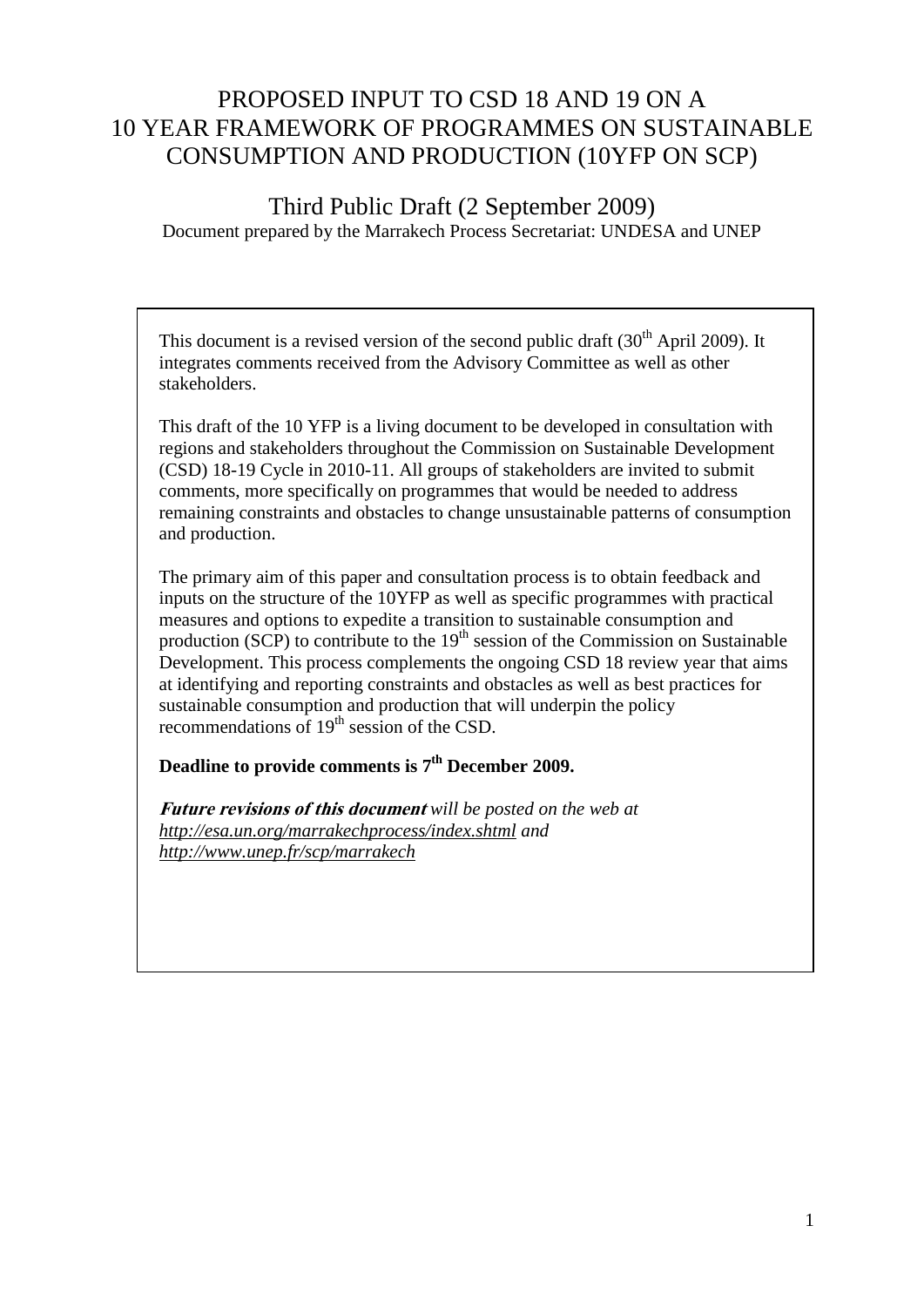## **TABLE OF CONTENTS**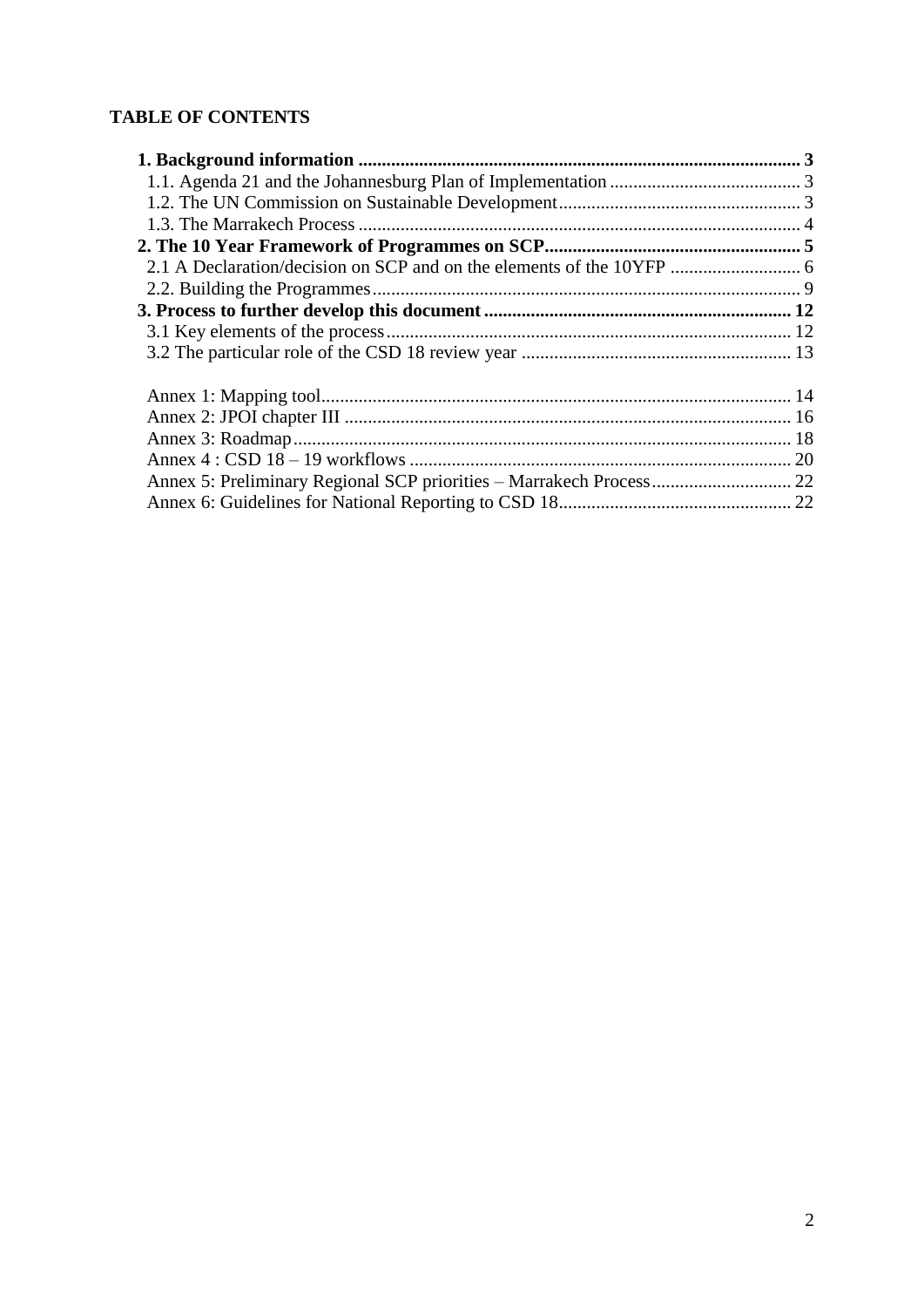## <span id="page-2-0"></span>*1. Background information*

### <span id="page-2-1"></span>**1.1. Agenda 21 and the Johannesburg Plan of Implementation**

During the Rio Summit in 1992 the issue of "sustainable consumption and production" (SCP) was elaborated in Agenda 21. Ten years later, at the World Summit on Sustainable Development (WSSD) in Johannesburg in 2002, all countries agreed that "Poverty eradication, changing unsustainable patterns of production and consumption and protecting and managing the natural resource based of economic and social development are overarching objectives of, and essential requirement for, sustainable development."<sup>1</sup> Each objective has a dedicated chapter in the Johannesburg Plan of Implementation (JPOI). Chapter III on changing unsustainable patterns of consumption and production reads: "Encourage and promote the development of a 10-year framework of programmes in support of regional and national initiatives to accelerate the shift towards sustainable consumption and production to promote social and economic development within the carrying capacity of ecosystems by addressing and, where appropriate, delinking economic growth and environmental degradation through improving efficiency and sustainability in the use of resources and production processes and reducing resource degradation, pollution and waste. All countries should take action, with developed countries taking the lead, taking into account the development needs and capabilities of developing countries, through mobilization, from all sources, of financial and technical assistance and capacity-building for developing countries."<sup>2</sup>

### <span id="page-2-2"></span>**1.2. The UN Commission on Sustainable Development**

The United Nations Commission on Sustainable Development (CSD) was established by the UN General Assembly in December 1992 to ensure effective follow-up of United Nations Conference on Environment and Development, also known as the Earth Summit. The Commission serviced by the Division for Sustainable Development [\(DSD\)](http://www.un.org/esa/dsd/dsd/dsd_index.shtml), which is part of the UN Department of Economic and Social Affairs (UN-DESA) is responsible for reviewing progress in the implementation of [Agenda 21](http://www.un.org/esa/sustdev/documents/agenda21/english/agenda21toc.htm) and the [Rio Declaration on Environment and](http://www.un.org/documents/ga/conf151/aconf15126-1annex1.htm)  [Development](http://www.un.org/documents/ga/conf151/aconf15126-1annex1.htm), as well as providing policy guidance to follow up the [Johannesburg Plan of](http://www.un.org/esa/sustdev/documents/WSSD_POI_PD/English/POIToc.htm)  [Implementation \(JPOI\)](http://www.un.org/esa/sustdev/documents/WSSD_POI_PD/English/POIToc.htm) at the local, national, regional and international levels.

The CSD meets annually in New York. The CSD has opened its sessions to broad participation from both governmental and non-governmental actors – through the [Major Groups](http://www.un.org/esa/sustdev/mgroups/mgroups.htm), and it supports a number of innovative activities, such as the [Partnerships Fair](http://www.un.org/esa/sustdev/partnerships/partnerships_fair.htm), the Learning Centre and a series of panels, roundtables and side events. The [High-level Segment](http://www.un.org/esa/dsd/csd/csd_highlevesegm.shtml) features dialogue among Ministers, and Ministers also hold a special dialogue session with [Major Groups](http://www.un.org/esa/sustdev/mgroups/mgroups.htm). At its eleventh session, the Commission on Sustainable Development decided that its [multi-year](http://www.un.org/esa/dsd/csd/csd_multyearprogwork.shtml)  [programme of work](http://www.un.org/esa/dsd/csd/csd_multyearprogwork.shtml) beyond 2003 would be organized on the basis of seven two-year cycles, with each cycle focusing on a [selected thematic cluster of issues.](http://www.un.org/esa/dsd/csd/csd_multyearprogwork.shtml) Each two-year cycle is divided between a Review Year and a Policy Year. The Review Year evaluates progress made in implementing sustainable development goals and identifying obstacles and constraints in the particular thematic cluster, while the Policy Year decides on measures to speed up implementation and mobilize actions to overcome these obstacles and constraints. In each cycle, the thematic cluster of issues is addressed in an integrated manner, taking into account economic, social and environmental dimensions of sustainable development. Linkages to other cross-cutting issues are also addressed in every cycle, as shown below.

<sup>&</sup>lt;sup>1</sup> Johannesburg Plan of Implementation, para. 2.

<sup>2</sup> Johannesburg Plan of Implementation, para. 15.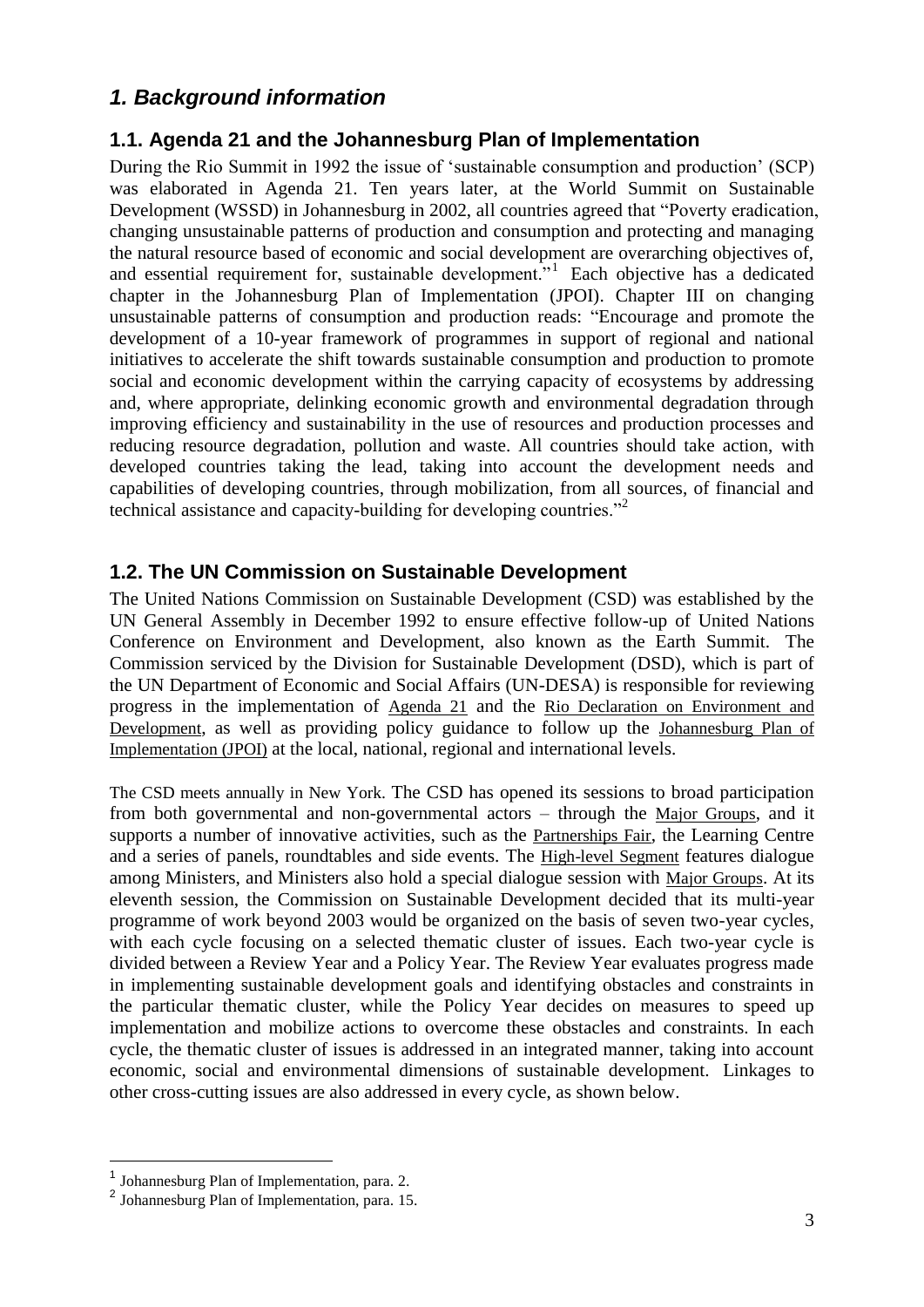The theme of SCP will be taken up during the 2010-2011 cycle of CSD.

| Cycle     | <b>Thematic cluster</b> | <b>Cross-cutting issues</b>                      |
|-----------|-------------------------|--------------------------------------------------|
| 2010/2011 | Transport               | Poverty eradication, Changing unsustainable      |
|           | Chemicals<br>٠          | patterns of consumption and production,          |
|           | Waste<br>$\bullet$      | Protecting and managing the natural resource     |
|           | Management              | base of economic and social development,         |
|           | Mining<br>$\bullet$     | Sustainable development in a globalizing world,  |
|           | A 10-year<br>$\bullet$  | Health and sustainable development, Sustainable  |
|           | Framework of            | development of SIDS, Sustainable development     |
|           | Programmes on           | for Africa, Other regional initiatives, Means of |
|           | Sustainable             | implementation, Institutional framework for      |
|           | Consumption and         | sustainable development, Gender equality, and    |
|           | Production              | Education                                        |
|           |                         |                                                  |

Each session of the CSD elects a 5 member Bureau – representing the 5 [United Nations](http://en.wikipedia.org/wiki/United_Nations) geopolitical regional groupings. One member is chair and the other four are vice-chairs. The chairmanship rotates among regional groupings. The [Western European and Others Group](http://en.wikipedia.org/wiki/Western_European_and_Others_Group) was chair of CSD 17, Latin American and Caribbean Group (GRULAC) is chair of CSD 18, and the Eastern European Group will be chair of CSD 19. The bureau member from a specific region is elected by the 6-13 [member States](http://www.un.org/esa/dsd/csd/csd_csd17_membstat) of the CSD from that region. Members of the Bureau for CSD 18 are available at the Bureau link.

### <span id="page-3-0"></span>**1.3. The Marrakech Process**

 $\overline{a}$ 

To support Chapter III of the JPOI, the Marrakech Process was launched in 2003. It is a global informal multi-stakeholder expert process to accelerate the shift towards sustainable consumption and production patterns and to support the elaboration of a 10-Year Framework of Programmes on SCP (10YFP). UNEP and UN DESA are serving as the Secretariat to coordinate this global process, with an active participation of national governments, and major groups -thus far represented by the business and industry, NGOs, workers and trade unions and other stakeholders. The first meeting took place in Marrakech, Morocco, hence the name.

The Marrakech Process has undertaken the following tasks:

- a) Organising regional consultations to promote awareness and identify priorities and needs for SCP;
- b) Helping build regional programmes and implementation mechanisms with regional, subregional and national ownership, to be endorsed by the relevant regional institutions;
- c) Implementing concrete projects and programmes on the regional, national and local levels to develop and/or improve SCP tools and methodologies, with the seven Task Forces<sup>3</sup> as the main mechanisms;
- d) Evaluating progress, exchanging information and encouraging international cooperation and coordination, through the international review meetings;
- e) Securing and incorporating multi-stakeholder inputs on the elaboration of a 10YFP to be submitted as input to the CSD18/19.

 $3$  Task Forces include (1) cooperation with Africa, (2) sustainable products, (3) sustainable lifestyles, (4) sustainable public procurement, (5) sustainable tourism development, (6) sustainable buildings and construction, and (7) education for sustainable consumption.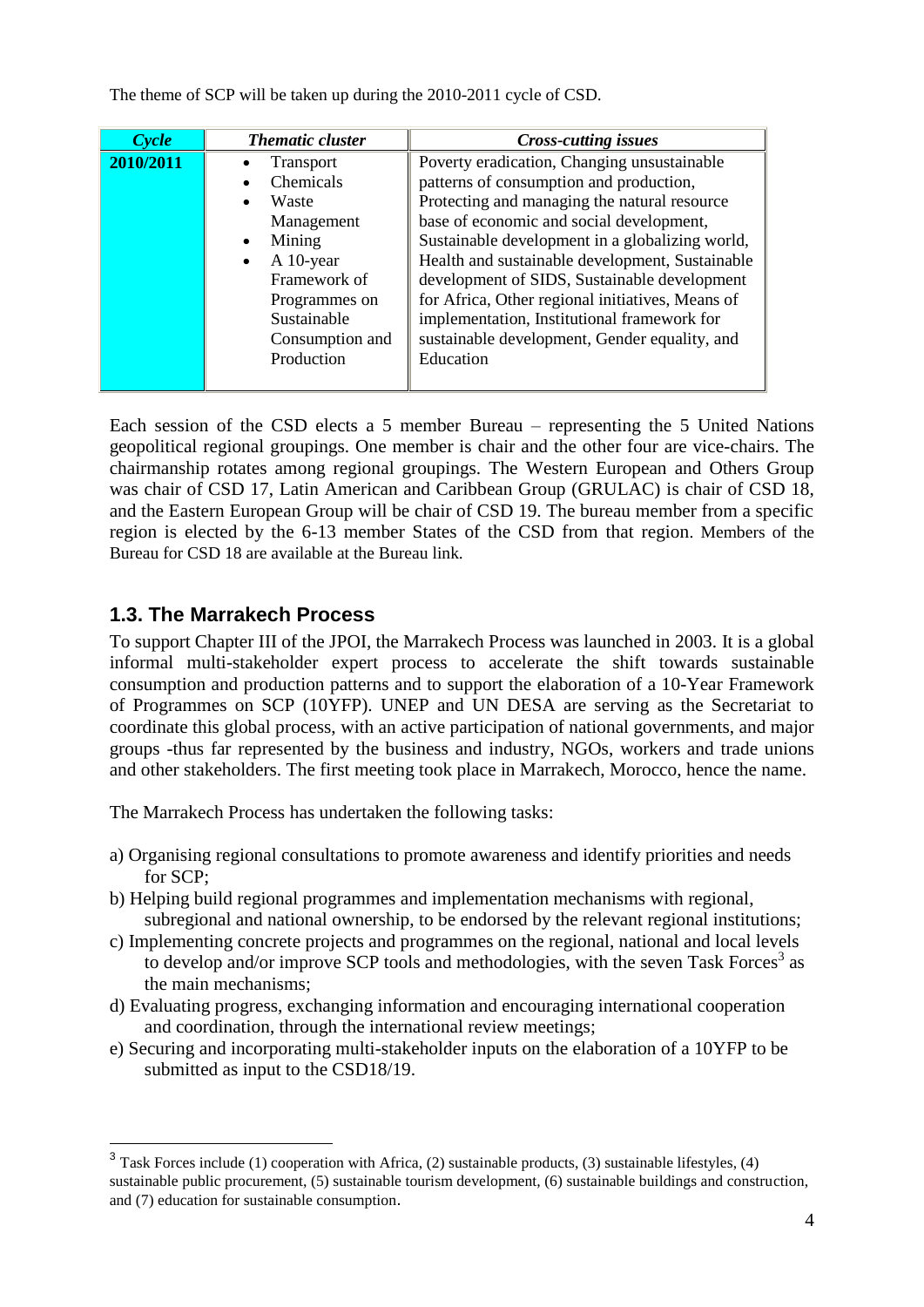The Marrakech Process has promoted and supported as needed the development of regional SCP programmes or action plans in Africa and Latin America with the institutional support of the regional intergovernmental organizations as well as in the European Union.<sup>4</sup> These programmes or action plans address issues that are highly relevant to the energy, food, water, and climate crises. The West Asian, Asia-Pacific and North American regions have also engaged more actively in the Marrakech Process since 2008.

Seven Marrakech Task Forces have been created that support the development of SCP tools, capacity building and the implementation of SCP projects on the following specific SCPrelated issues: cooperation with Africa, sustainable products, sustainable lifestyles, sustainable public procurement, sustainable tourism development, sustainable buildings and construction, and education for sustainable consumption. Most of the Task Forces are supporting the implementation of demonstration projects and the collection of good practices on SCP. Examples include creating a Tool Kit on sustainable public procurement, implementing a project on Eco-labelling for Africa, undertaking an awareness-raising campaign for tourists called the Green Passport, conducting a Global Survey on Sustainable Lifestyles, developing guidelines for education on sustainable consumption, and preparing a study on the contribution of sustainable buildings and construction to climate change mitigation.<sup>5</sup>

Activities have also taken place at the national level supporting the development of National SCP Programmes through capacity building and implementation of demonstration projects in various countries, including Mauritius, Senegal, Indonesia, Tanzania, Egypt, Mozambique, Colombia, Brazil and Ecuador. Progress has been made in engaging countries with emerging economies, including the convening of national roundtables on SCP in China, India, Brazil and South Africa.<sup>6</sup>

## <span id="page-4-0"></span>*2. The 10 Year Framework of Programmes on SCP*

The proposed structure and programmes for the 10YFP developed under the Marrakech Process aims to inform the CSD Bureau, the governments and other stakeholders in their deliberation during CSD 18 and 19. Member States will decide on the structure and content of the 10YFP at CSD 19 in May 2011<sup>7</sup>.

The aim of the 10YFP is, as set out in the JPOI, to "support regional and national initiatives to accelerate the shift towards sustainable consumption and production to promote social and economic development within the carrying capacity of ecosystems by addressing and, where appropriate, delinking economic growth and environmental degradation through improving efficiency and sustainability in the use of resources and production processes and reducing resource degradation, pollution and waste' (see Annex 2).

The inputs from the Marrakech Process to the CSD intend to move the SCP agenda along, building on Agenda 21 and the JPOI. It is thus of vital importance to define common principles and key priority areas in need of international, regional and national support to focus cooperation on these specific activities (informed by regional and national priorities, needs and initiatives). The 10YFP should also provide incentives for all stakeholders to engage in and support concrete SCP-related actions.

 $4$  For more information on the regional process and outcomes see Annex 5 and: <http://www.unep.fr/scp/marrakech/consultations/regional>

<sup>&</sup>lt;sup>5</sup> For more information please refer to:<http://www.unep.fr/scp/marrakech/taskforces>

<sup>6</sup> For more information on the National activities and outcomes see: http://www.unep.fr/scp/marrakech/consultations/national

<sup>7</sup> See Annex 4 for details of CSD 18 and 19 activities.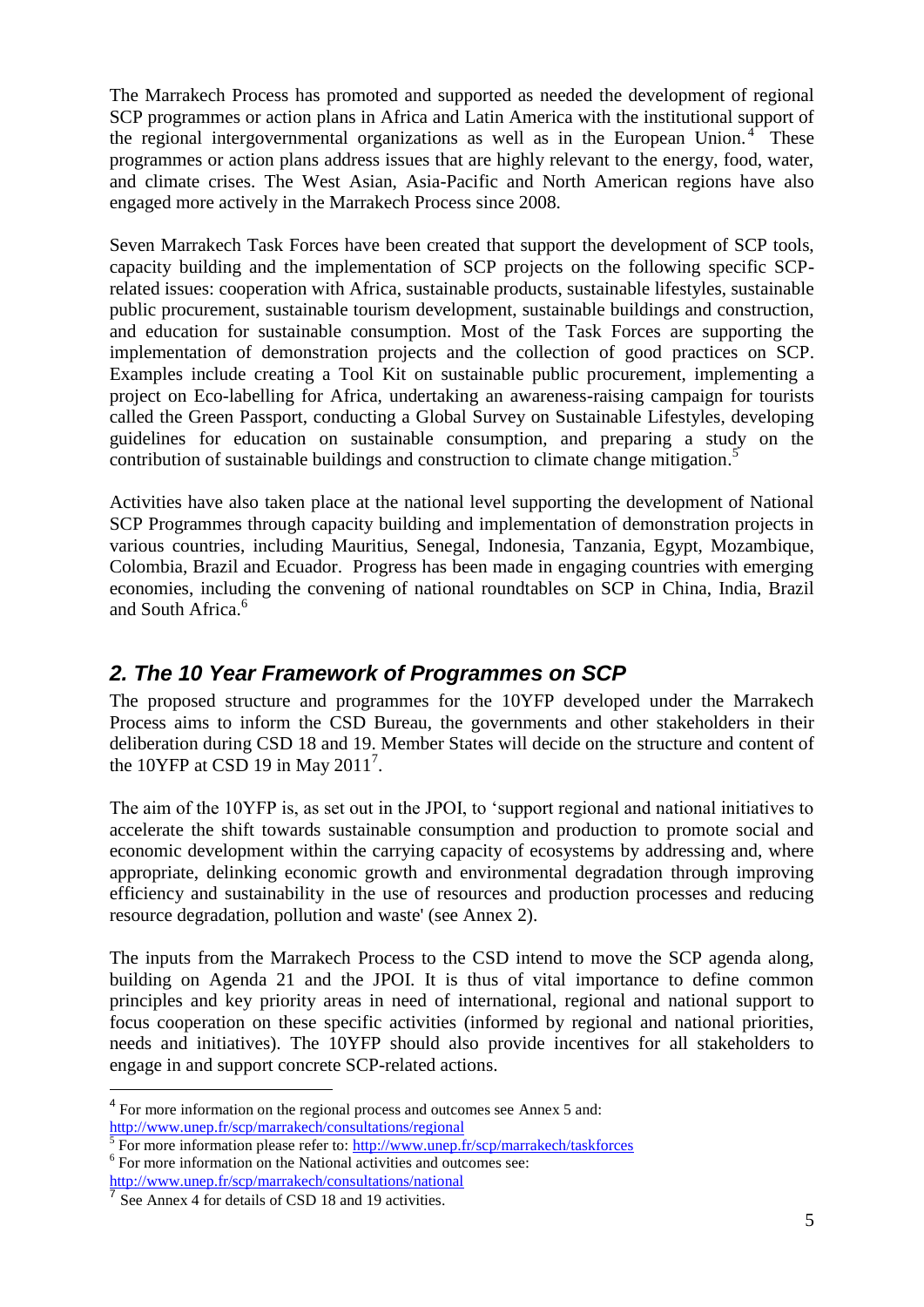Based on previous CSD sessions, a range of possible outcomes for the 10YFP can be contemplated and have been analysed. At the second meeting of the Marrakech Process Advisory Committee, it was suggested that the framework of programmes, submitted as input to the CSD Bureau, should be composed of:

- **A declaration/decision on SCP and the elements of the 10YFP:** outlining a vision, objectives, functions and monitoring mechanisms, and
- **A series of programmes:** developed from the outcomes of national, regional and global consultations and a mapping of existing activities as well as the regional needs and priorities for a transition to SCP patterns.

# <span id="page-5-0"></span>**2.1 A Declaration/decision on SCP and on the elements of the 10YFP**

Whatever the structure of the decision adopted at CSD 19, it will need to clarify the objectives and functions of the 10 Year Framework of Programmes on SCP (10YFP). Such a statement of objectives might be incorporated into a CSD declaration/decision on Sustainable Consumption and Production. Monitoring, assessment and reporting of progress made in implementing the programmes should also be addressed. Once the regional processes are concluded and their outcomes analyzed along with the Secretary General reports and the Marrakech Task Forces" Innovation Brief as well as other input, the Advisory Committee should aim at preparing what they ideally would like to see in the CSD Declaration, as well as a vision and priority programmes, for the Bureau"s consideration. These could then be open for consultation during the rest of the spring and summer 2010 and finalized at the fall  $4<sup>th</sup>$ International Expert Meeting of the Marrakech Process.

## **2.1.1 The Vision**

Governments and Major Groups have a unique opportunity at the international level to develop a shared, ambitious and realistic vision on SCP.

The vision should outline what a world with sustainable consumption and production patterns will look like in ten and fifty years and thus provide an up to date common definition of SCP.

Among existing definitions, the one adopted at the CSD International Work Programme in 1995 is: "SCP is the use of services and related products which respond to basic needs and bring a better quality of life while minimizing the use of natural resources and toxic materials as well as the emissions of waste and pollutants over the life-cycle so as not to jeopardize the needs of future generations."

Other definitions exist such as: "SCP is a system that provides for human needs, improves social and economic security and quality of life for all people, including future generations, while protecting the ecosystems upon which human life depends".<sup>8</sup>

The vision could also include the aspects of sustainable lifestyles and sustainable livelihoods, based on shared values and respect for one another and the environment in the pursuit of wellbeing and happiness for all.

SCP is cross-cutting in character; it requires active involvement of all stakeholders and a wide range of policy responses adapted to all levels of decision-making. It requires measures that

<sup>8&</sup>lt;br><sup>8</sup> Source: Integrative Strategies Forum, www.isforum.org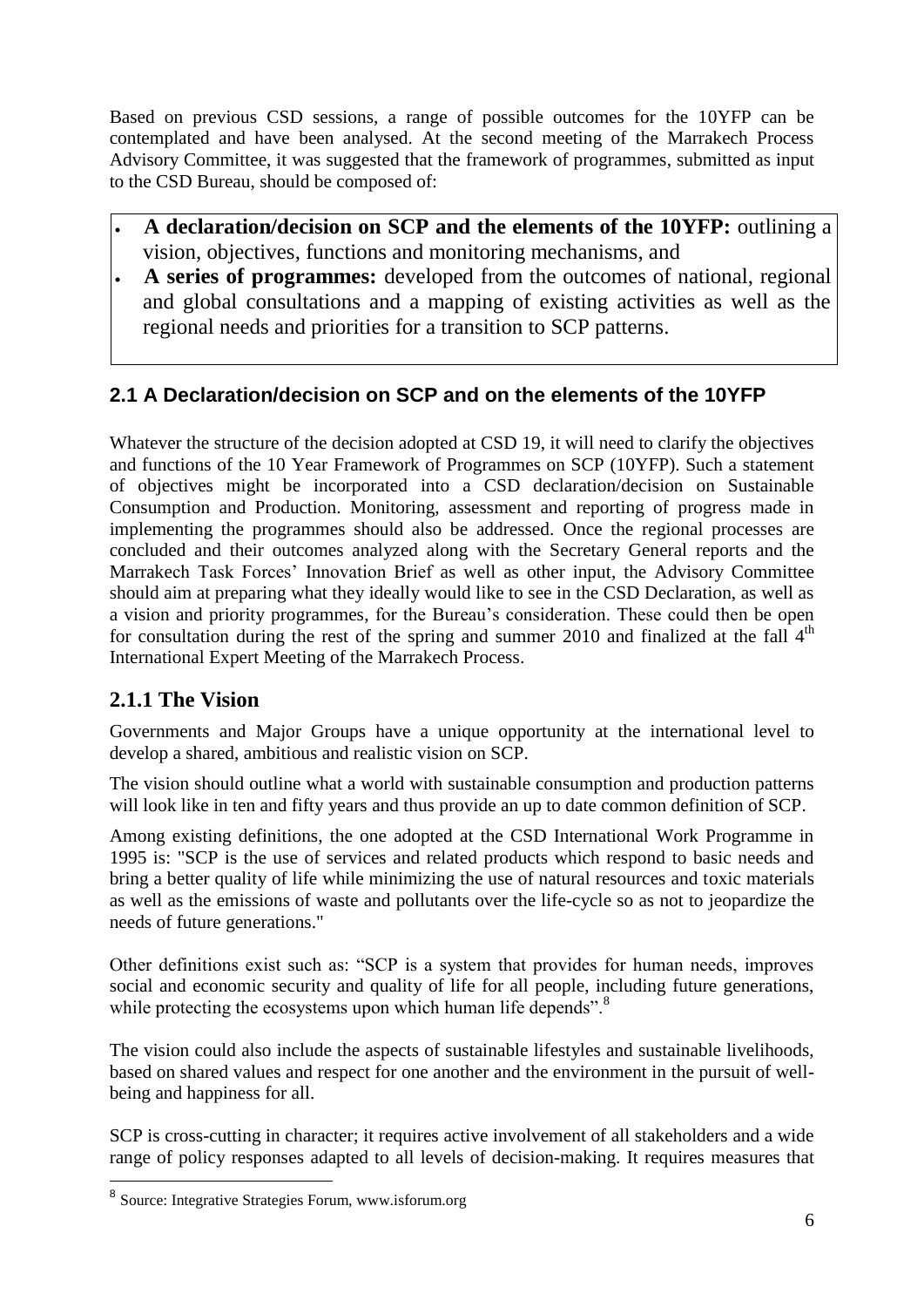can reverse the worsening social and ecological trends and promote a rapid transition towards resource efficient, equitable, low carbon economies and societies that operate within ecosystems" carrying capacity and enhance our cultural and natural heritage, while decreasing the disparities in standards of living and meeting the basic needs of everyone.

# **2.1.2 Global Objectives of the 10YFP**

Given the cross-cutting nature of SCP and the 10YFP, it can support UN conventions and goals such as the UNFCCC and the MDGs while being supported by scientifically based evidence provided by The International Panel for Sustainable Resource Management and other partners<sup>9</sup>. The 10YFP could also be an important implementation tool to help put in place the policies, management practices, investments, technologies and capacity building activities necessary to construct a Green Economy.

The objectives of the 10YFP could be derived from:

- Chapter 4 of Agenda 21 on changing consumption patterns, which itself refers to other parts of agenda 21 on energy, transportation, and waste, as well as the Chapter 8 on Integrating environment and development in decision-making (including through making effective use of economic instruments and market and other incentives) and Chapter 34 on Transfer of environmentally-sound technology, as well as Chapter 5 on Demographic dynamics and sustainability.
- Chapter III of the JPOI on Changing unsustainable patterns of consumption and production,
- As well as references to the principles of the Rio Declaration on Environment and Development, including inter alia principle 7 on common but differentiated responsibilities, and principle 5 on eradicating poverty.

Specific objectives could be considered to guide the 10YFP development, such as the following:

- decouple economic growth from environmental degradation while preventing a rebound  $effect^{10}$  (e.g., increase resource and energy efficiency, dematerialize, move to a sustainable low-carbon economy)
- couple economic development with the creation of decent jobs and increase in welfare
- mainstream the sustainable use and management of natural resources in the decisionmaking process of governments, private sector and civil society organizations;
- stimulate demand for and supply of sustainable products and services in the market which would involve creation of new economic activities and decent jobs, within the carrying capacity of ecosystems;
- promote more sustainable and low-carbon lifestyles; and
- enhance social development through sustainable investment in people and communities as highlighted in eg. a Global [Green New Deal](http://www.un.org/esa/policy/policybriefs/policybrief12.pdf) $^{11}$ .

<sup>&</sup>lt;sup>9</sup> The International Panel for Sustainable Resource Management (Resource Panel) provides authoritative scientific assessments of policy relevance on the sustainable use of natural resources and in particular their environmental impacts over the full life cycle, which contributes to a better understanding of how to decouple economic growth from environmental degradation. Information on www.unep.fr/scp/rpanel.

<sup>&</sup>lt;sup>10</sup> Technological improvements that increases energy and resource efficiency might not efficient in itself because lower costs increase overall consumption. The rebound effect is expressed as a ratio of the lost benefit compared to the expected environmental benefit when holding consumption constant. For instance, if a 5% improvement in vehicle [fuel efficiency](http://en.wikipedia.org/wiki/Fuel_efficiency) results in only a 2% drop in fuel use, there is a 60% rebound effect. The 'missing' 3% might have been consumed by driving faster or further than before because it is cheaper to drive with the new technology

<sup>11</sup> http://www.un.org/esa/policy/policybriefs/policybrief12.pdf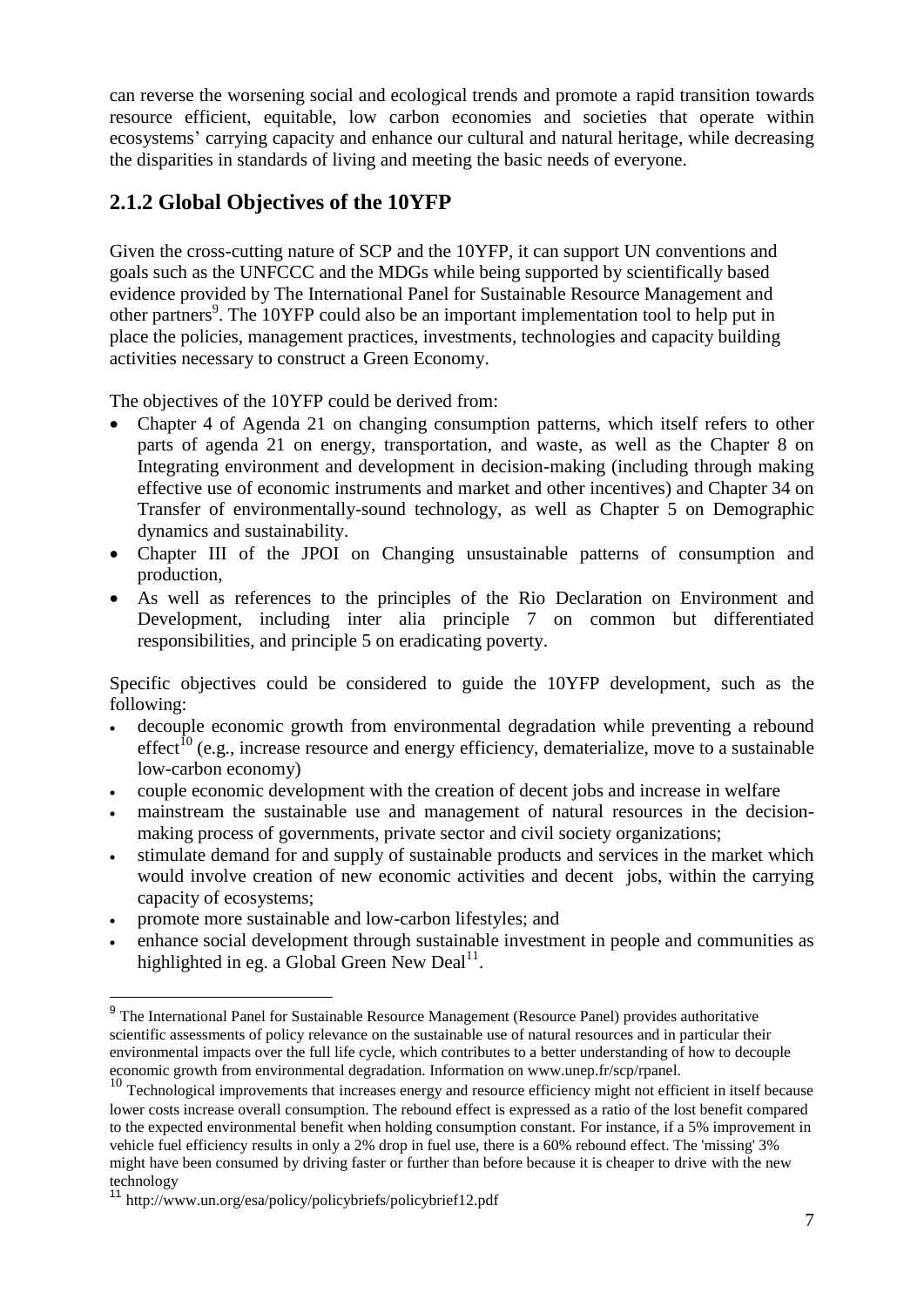## **2.1.3 Main functions of the 10YFP**

Main functions of the 10 YFP could be:

To support governments at all levels to provide:

- an enabling policy framework for internalization of social and environmental costs into private and public choices through a combination of policy levers, incentives, urban and rural planning and investments in infrastructure;
- frameworks and infrastructure which promote sustainable patterns of consumption and production of all stakeholders (consumers, business etc); and
- an example by adopting sustainable public procurement policies and measures.

Encourage governments to:

- base decisions on production and consumption on information about full costing of resource use and of social, economic and environmental impacts;
- remove regulatory and other economic constraints to pursuing sustainable production and consumption choices;
- raise people"s awareness of the impacts of their consumption choices and help shape their values through information and education to support changes in consumption and production patterns;
- address consumption and production systems jointly to avoid rebound effect;
- provide a conducive environment for business and industry to strive for continuous improvements towards resource efficiency, employee well-being, least possible use of resources and toxic materials, striving for zero waste and carbon neutrality for the companies and their supply chains, by providing technical support as appropriate to suppliers; and
- Support Civil Society initiatives to change consumption and production patterns.

Ensure changes in consumption and production patterns:

- contribute to efforts of the international community to implement the Multilateral Environmental Agreements such as climate change, biodiversity, meeting basic needs and to achieving the Millennium Development Goals; and
- respect of intra- and inter-generational equity in all policies to promote sustainable consumption and production and address imbalances in consumption patterns.

## **2.1.4 Support mechanisms, means of implementation and partnerships**

It is expected that the framework will comprise a range of mechanisms and partnerships to deliver support at national and regional levels for the design and implementation of policies, measures, management practices and adoption of technologies that promote SCP. In order to achieve the objectives mentioned previously, the framework should be designed to trigger cooperation at all levels for the actual implementation of SCP. This could be done by defining key programmes that could support the transition towards "sustainable/lowcarbon/equitable economies" and identifying and providing the necessary means, appropriate processes of implementation (including initiatives, partnerships and other types of cooperation) as well as the measures of success.

The African Roundtable on Sustainable Consumption and Production offers a good example. The African 10YFP on SCP was developed in the context of the New Partnership for Africa's Development and in close consultation with the African Roundtable on Sustainable Consumption and Production and the African Ministerial Conference on Environment with the support of the African Union (AU), AMCEN, UN Economic Commission for Africa (ECA), UNIDO, UNDESA and UNEP. This cooperation could now be expanded to include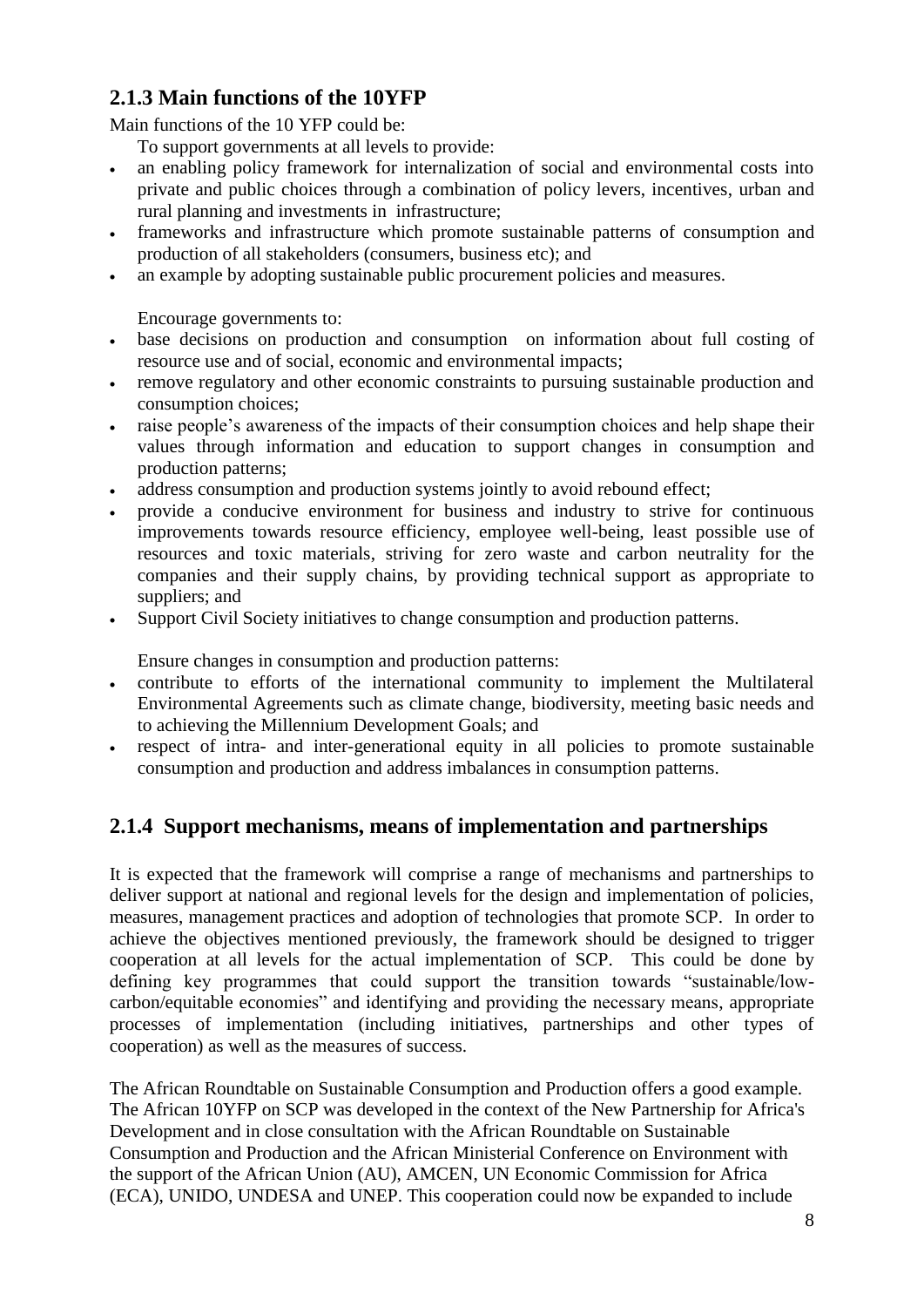the local level, cities in particular, civil society, development agencies, regional development banks and other institutions to foster rapid implementation. Similar partnerships could be created to address other regional concerns or specific proposed programmes.

## **2.1.5 Evaluation and tracking progress of the 10YFP** *(to be further developed)*

The 10YFP should cover a period of ten years after the decision made by governments (2012- 2022). In ten years, it should be obvious that we have embarked on a clear transition towards sustainable patterns of consumption and production. Programmes identifying specific activities, tools, policies, measures should also include monitoring and assessment mechanisms, including, where appropriate life-cycle perspective or costing and indicators for measuring progress. A mid-term review of the progress accomplished could also be done at the end of the present CSD programme of work (2017).

## <span id="page-8-0"></span>**2.2. Building the Programmes**

The 10YFP could provide an umbrella of general programmes to support the implementation of SCP at the regional and national levels. As regional priorities differ, the 10YFP needs to be flexible and include support to region-specific activities.

Any combinations of the following could be part of the 10 Year Framework of Programmes:

- Education, training, awareness-raising and capacity-building
- Institutional capacity building
- Strengthening national legal frameworks and administrative or other measures of relevance
- Participation of Major Groups, in particular women and local authorities in planning, decision-making and implementation
- Mobilization of financial resources from all sources; provision of credit facilities; promotion of private investment; any innovative financing mechanisms
- Technology development, transfer and dissemination
- Application of existing technologies as well as indigenous knowledge and know-how
- Cooperative frameworks and partnership incentives for actions at all levels and for international and regional cooperation to promote SCP;
- Knowledge sharing, technology transfer, financing and capacity building for specific activities related to SCP with a special focus on the needs of developing countries;
- Support and incentives for countries and regions willing to set their own goals and priorities related to SCP.

# **2.2.1 Identifying regional SCP priorities**

Some preliminary regional and national needs and priorities have been identified under the Marrakech Process through its multi-stakeholder consultations and through the work of the Marrakech Task Forces and other relevant stakeholders. Furthermore, the Regional Implementation Meetings will also identify regional priorities that may or may not overlap with those of the Marrakech Process. Some of these priorities identified through the Marrakech Process are common across regions. For instance, most regions have identified key priorities such as energy, waste management, water, and mobility, as well as sectors such as housing, agriculture and tourism. Most regions also identified key policies instruments to promote SCP, such as developing national SCP programmes or action plans, utilizing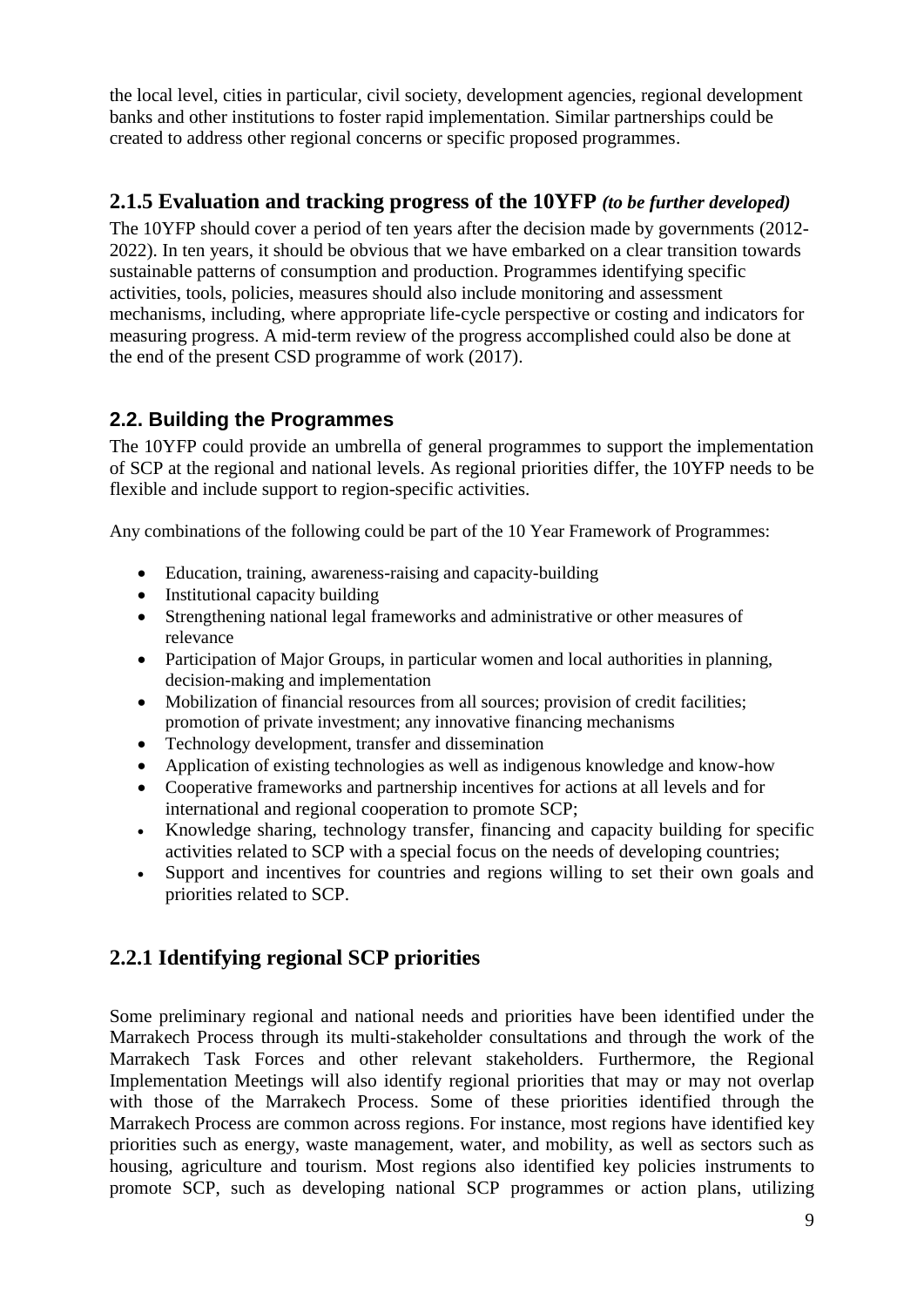economic instruments, promoting sustainable procurement, and integrating SCP into formal and informal education. The 10YFP aims to support the already ongoing activities and support additional ones as identified by the regions. Poverty eradication is also identified as an important cross-cutting issue.<sup>12</sup>

## **2.2.2 Proposed Life Cycle Perspective for elaborating the programmes**

SCP is a very broad concept and without a common and structured approach, it is difficult to address this problem across the planet in a comprehensive way and make it intelligible to all stakeholders. Applying a Life-Cycle Perspective to the economic system can provide a way to structure the overall approach of the 10YFP as well as identify clear entry points for actions as well as actors. It allows for single focus on either production or consumption, or integrated focus on both while taking into account the economic, social and environmental impacts of products and services throughout their whole life-cycle. Because it is based on the total use of resources going into the production of goods and provision of services as well as the resulting emissions and waste, this life-cycle perspective provides a holistic picture of all the entry points for remediation as well as possible synergistic intervention throughout the production and consumption chain.

At the center of Diagram 1, lie the life cycle stages of products and services. Resources use and emissions from each stage for the whole cycle are highly dependent on the general policy framework that affects the whole system and of specific regulations that affect each stage. It is also dependent on societal values and preferences and technological innovation, which are themselves also influenced by the legislative and regulatory framework.

<sup>12</sup> For details see Annex 5.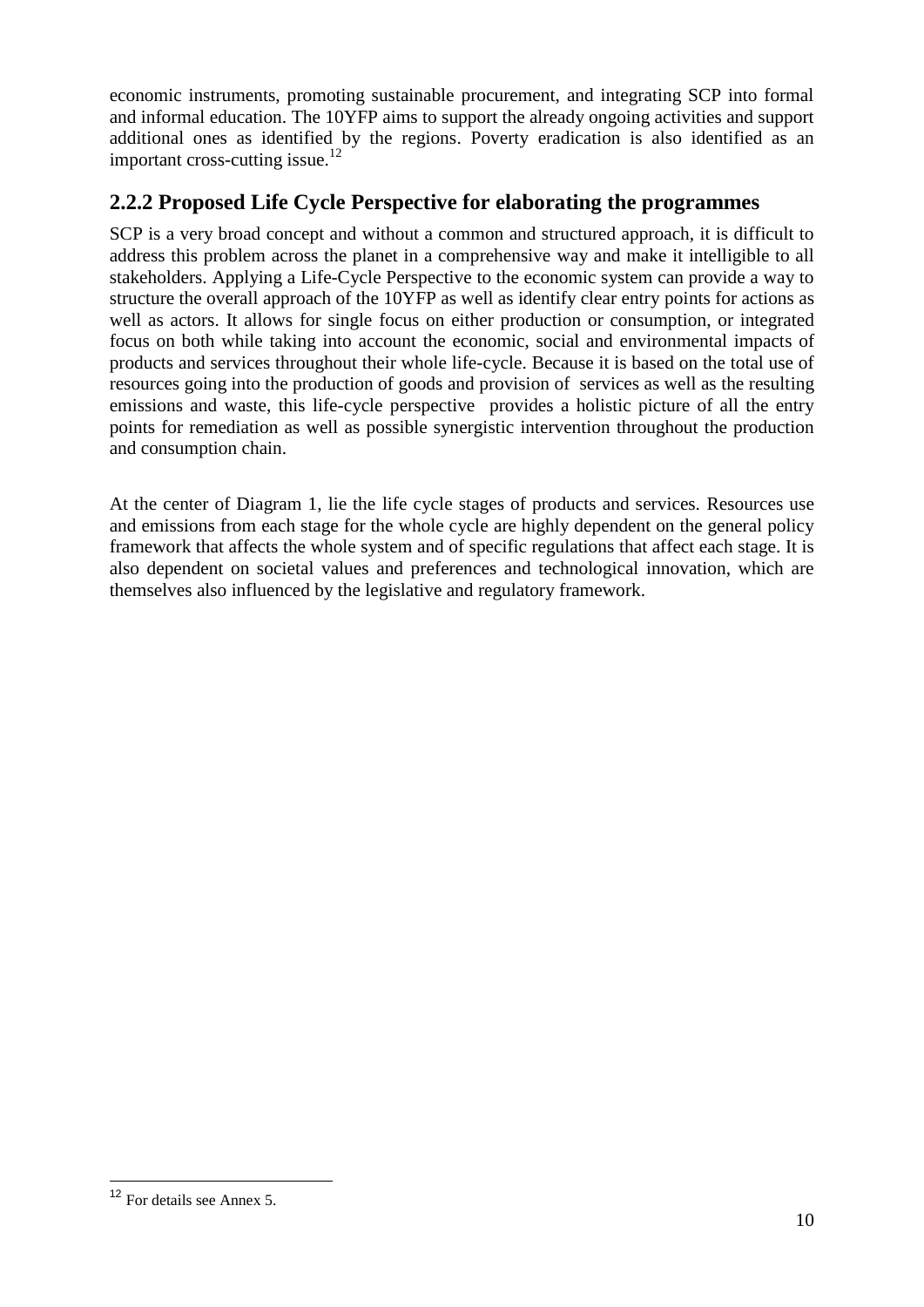



Source: Marrakech Process Secretariat (UNDESA and UNEP) adapted from the Life Cycle concept<sup>13</sup>

**Enabling policy framework** -describes examples of policy instruments and measures available for public sector interventions at various levels targeting the whole life cycle of a product, service or infrastructure, or selected parts thereof. The examples mentioned in the "Enabling policy framework" of the diagram are indicative examples only. A more exhaustive list can be found in Annex 1 that also contains a mapping tool.

**Market forces** include examples of fundamental factors and instruments in the marketplace that have a strong influence on production as well as consumption patterns. Indicative examples are the implementation of Corporate Environmental and Social Responsibility (CESR) strategies, consumer information, marketing etc.

**Values and lifestyles** are a vital part of the production and consumption equation by shaping demand for products and services and influencing everyday consumptions choices. They also affect the mandate of political and other decision-makers.

 $\overline{a}$  $13 *$  Managing natural resources (Chapter IV) with poverty alleviation (Chapter II) are the other overarching objectives of Sustainable Development in the JPOI, thus they both appear as crosscutting issues in the 10YFP.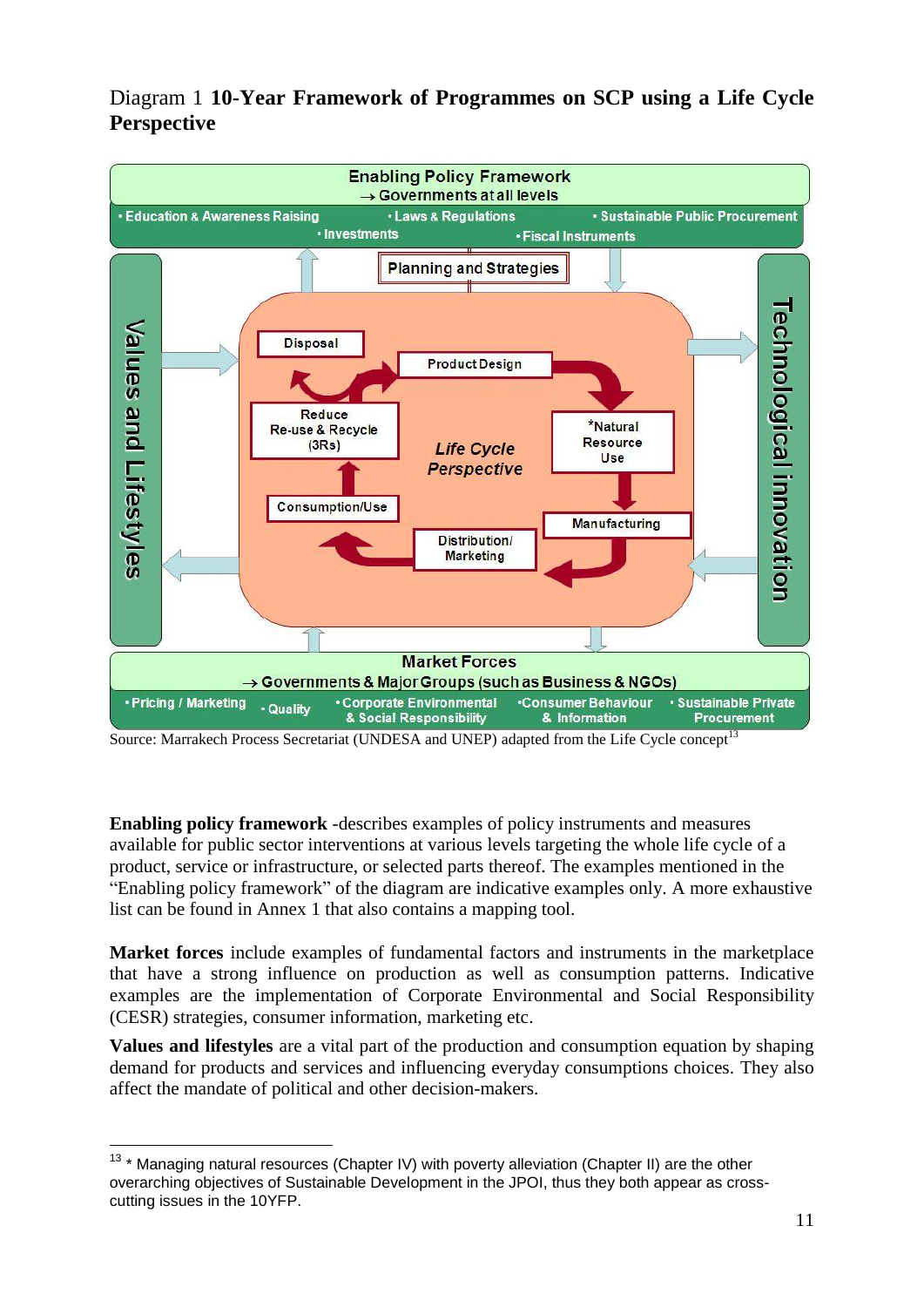**Technological innovation** is an important underlying factor because environmental and social impacts are greatly affected by the direction and rate of technological innovation. Technological innovation can also mean an innovative reuse of existing, tested technologies.

## **2.2.3. Mapping tool for developing programmes (see Annex 1)**

The mapping tool will help to further identify and develop national, regional, and global key SCP programmes and activities and be one building block for the inputs to CSD19 decision on SCP. It is linked with other information gathering exercises such as the national reporting to CSD18 and the Regional Economic Commissions" Regional Implementation Meetings (RIMs).

**The specific programmes** (in the first column) are possible and indicative examples of programmes. Both the Marrakech Process regional consultations (see Annex 5) and the national reporting guidelines for CSD18 (See Annex 6) could be used as background information when identifying programmes.

The mapping tool is indented to cover both non-sector specific/crosscutting programmes and sector/theme specific programmes. An example is sustainable public procurement that is also an example in diagram 1.

# <span id="page-11-0"></span>*3. Process to further develop this document*

### <span id="page-11-1"></span>**3.1 Key elements of the process**

The general process for the development of the inputs to CSD on 10YFP from now to 2010- 2011 will involve several iterations including consultations with key partners and stakeholders of the Marrakech Process including the Advisory Committee, regions, Task Forces, Major Groups (Women, Children & Youth, Local Authorities, Workers & Trade Unions, Indigenous Peoples, Scientific & Technological Community, Farmers, Business and Industry and NGO"s), development cooperation agencies, UN Agencies and other stakeholders.

In particular the process to further develop this document will include the following consultations/information:

- This document and the mapping tool will be provided as input into regional experts meetings to help identify regional good practices and successful partnerships that need up scaling. These regional expert meetings are organized by UNEP – in close cooperation with DESA and regional stakeholders, including when possible the Regional Commissions – to facilitate regional consultations prior to Regional Implementation Meetings. During these regional meetings, experts will be invited to provide recommendations on elements to be included in the 10 YFP and to help identify regional programmes to be integrated as inputs to the 10 YFP.
- By inviting Regional Commissions and some of the same delegations that will attend the RIM to these meetings, the outcomes of the regional consultations aim to help inform discussions at the RIMs, while building on that regional process.
- SCP information contained in the country reports to the Commission on Sustainable Development will also be used.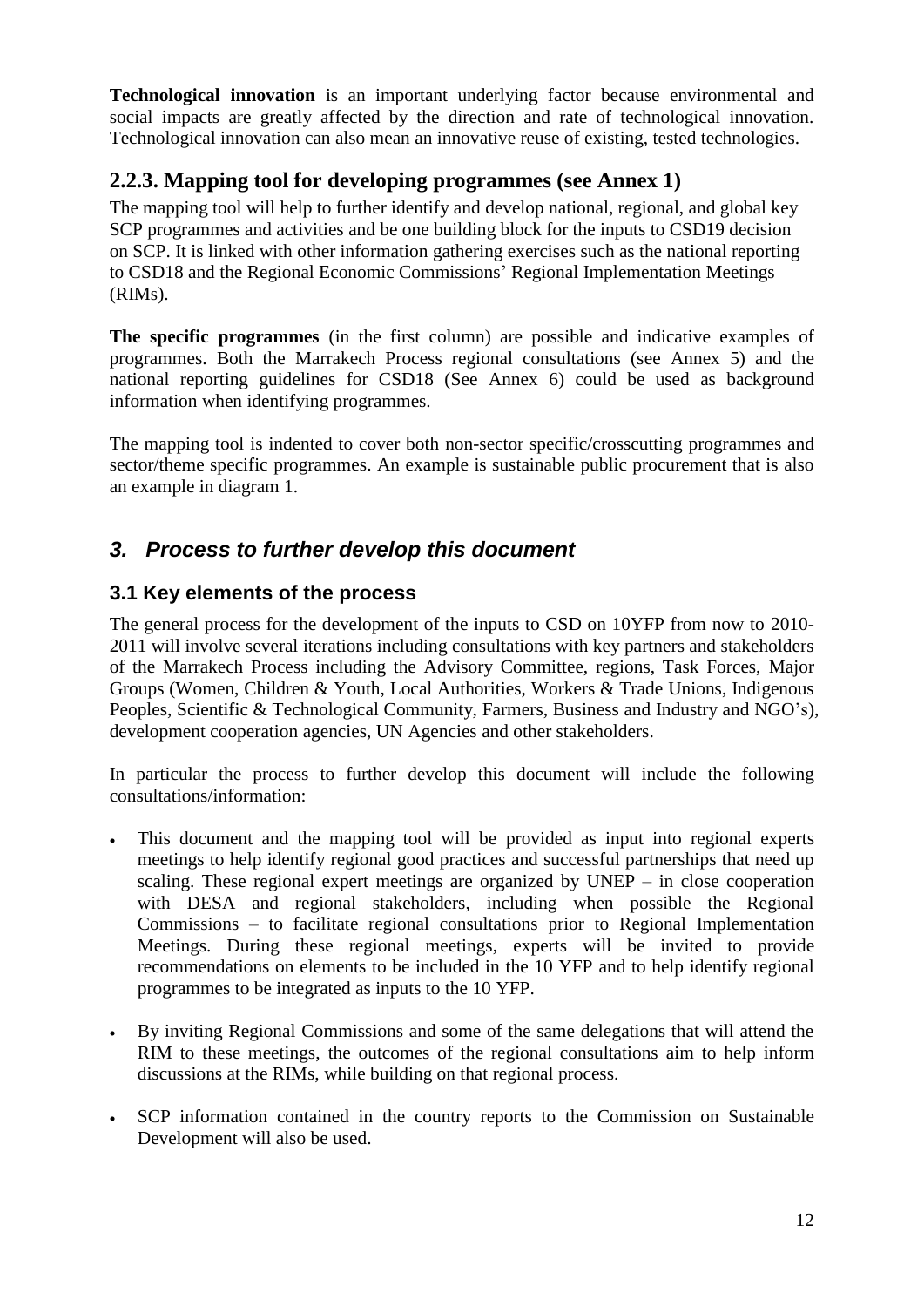- Input and feedback will continue to be sought from the Advisory Committee members, Major Groups and other interested stakeholders through a web consultation. The document will be available on the Marrakech Process websites for a broader consultation. 14
- Contributions of potential programmes from the Marrakech Task Forces are especially welcomed.

## <span id="page-12-0"></span>**3.2 The particular role of the CSD 18 review year**

Annex 3 lists the major deadlines for input into CSD documents. In preparation for CSD 18 DESA is preparing a Secretary General's report on each of the CSD theme as well as one general one on the Small Island Developing States (SIDS). The SG reports must be drafted by September  $30<sup>th</sup>$ , thus all inputs must be received as soon as possible and no later than September 10. The public draft will not be available until beginning of 2010.

DESA will also produce a trends report on SCP and one of the other CSD themes. These reports are due November  $15<sup>th</sup>$  and inputs can be received until October  $30<sup>th</sup>$ . The SCP trends report will be published by the end of the year.

DESA is planning to host training sessions on SCP, in partnership with UNITAR and UNEP, with the New York delegations but interested stakeholders, should take advantage of these CSD events to further raise awareness around SCP and how we can put our economies on a path to SCP. Governments and Civil Society are encouraged to submit proposals to host events to raise awareness and increase understanding of the SCP issues.

As indicated in diagram 2, based on the SG, RIM, trends reports, Major groups discussion papers, and discussions during CSD 18, a Chair"s Summary will be produced that highlights constraints and obstacles and possible approaches and best practices for the implementation of the JPOI on the 5 themes of this CSD including SCP. Summary records of the dialogues with Major Groups, partnership fairs, and learning centers will also be produced. The Chair"s Summary serves as the basis for the February 2011 Intergovernmental Preparatory Meeting for CSD 19.

<span id="page-12-1"></span>The CSD Bureau will have its first meeting September  $25<sup>th</sup>$  2009 in New York where one of the agenda items will be to debrief the Bureau on the Marrakech Process and distribute this document to them. The current Marrakech Process Advisory Committee Co-chair has joined the CSD bureau which will facilitate discussions of the 10YFP.

<sup>&</sup>lt;sup>14</sup> At<http://esa.un.org/marrakechprocess/index.shtml> and [http://www.unep.fr/scp/marrakech.](http://www.unep.fr/scp/marrakech) Comments should be sent to Ms. Chantal Line Carpentier [\(carpentier@un.org\)](mailto:carpentier@un.org) and Ms. Adriana Zacarias [\(adriana.zacarias@unep.org\)](mailto:adriana.zacarias@unep.org)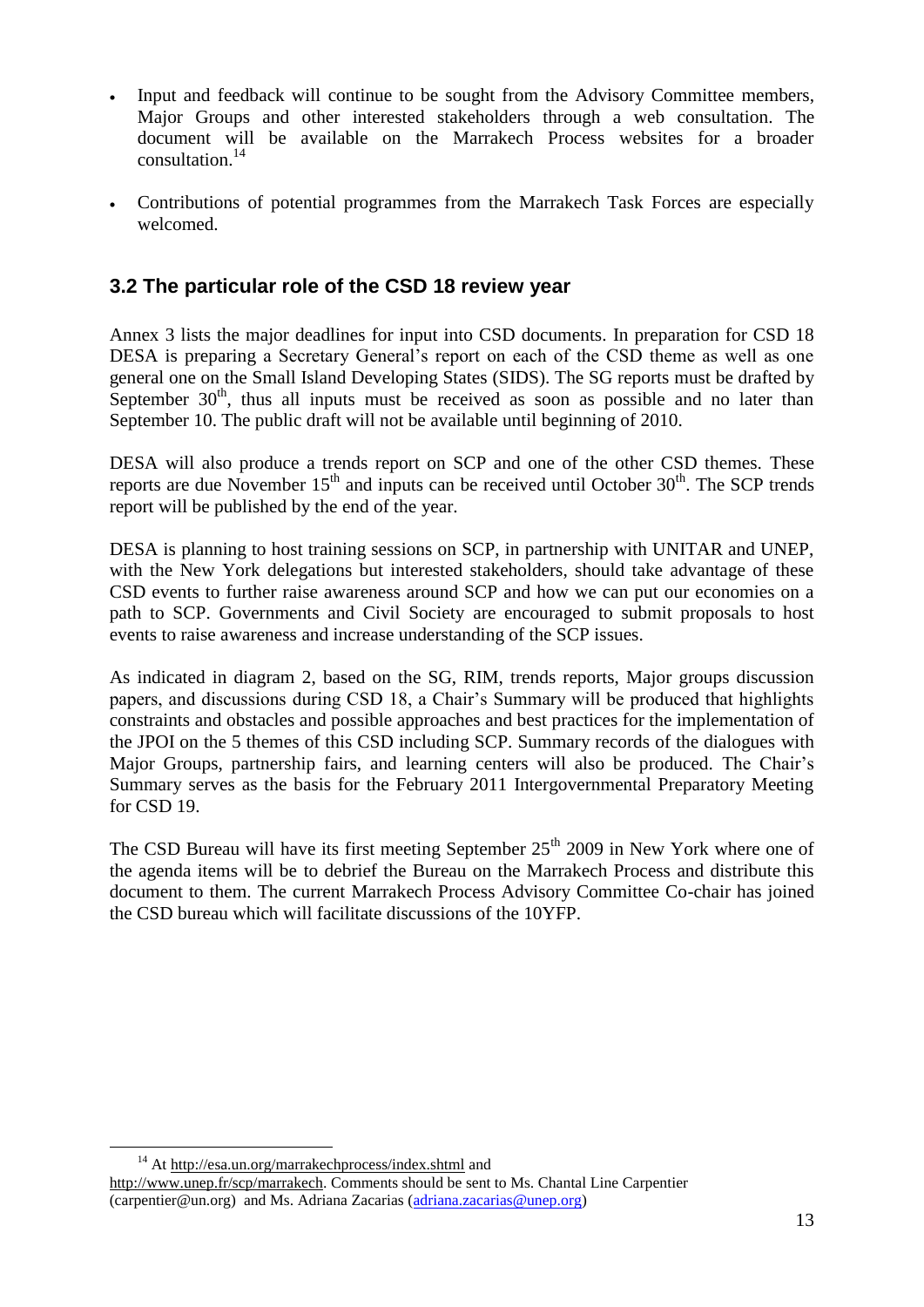## **Annex 1: Mapping tool**

### **Mapping tool for the development of programmes in support of national and regional initiatives on SCP**

To facilitate the identification and development of programmes at the national, regional and global levels in a way that is comparable across the globe, the following template could be used by all stakeholders. Programmes that offer means to scale-up existing successful programmes as well as new ones needed to meet gaps and obstacles are particularly welcome. It is important that specific means of implementation accompany each programme to avoid creating long wish lists that have little chance of being implemented.

The mapping tool presented below includes components that should ideally be described for each programme to ensure consistency. Programmes listed in the table are examples only and should be replaced with appropriate programmes.

The mapping tool is intended to cover non-sector specific/systemic programmes and policy interventions such as sustainable public procurement. It is also intended to cover sector or theme specific programs such as tourism or mobility. As many themes and sectors, and as many steps of the life cycle as appropriate should be added. Please also refer to the definitions of the various concepts below.

| <b>PROGRAMMES</b>                                                               | <b>POLICY AND</b><br><b>MEASURES</b> | <b>MEANS OF</b><br><b>IMPLEMENTATION</b> , other<br><b>SUPPORT MECHANISMS</b> | <b>LEAD</b><br><b>ACTORS</b> | <b>MEASURES</b><br><b>OF SUCCESS</b> | <b>REGION</b> |
|---------------------------------------------------------------------------------|--------------------------------------|-------------------------------------------------------------------------------|------------------------------|--------------------------------------|---------------|
| <b>NON-SECTOR SPECIFIC/CROSSCUTTING</b>                                         |                                      |                                                                               |                              |                                      |               |
| <b>PLANNING AND</b><br><b>DEVELOPMENT</b><br><b>STRATEGIES</b>                  |                                      |                                                                               |                              |                                      |               |
| <b>LAWS &amp; REGULATIONS,</b><br><b>GUIDELINES</b>                             | e.g. sustainable<br>procurement      |                                                                               |                              |                                      |               |
| <b>FISCAL AND ECONOMIC</b><br><b>INSTRUMENTS</b>                                |                                      |                                                                               |                              |                                      |               |
| <b>EDUCATION AND</b><br><b>AWARENESS RAISING (in</b><br>general)                |                                      |                                                                               |                              |                                      |               |
| <b>CORPORATE SOCIAL AND</b><br><b>ENVIRONMENTAL</b><br><b>RESPONSIBILITY</b>    |                                      |                                                                               |                              |                                      |               |
| <b>LAND USE PLANNING AND</b><br><b>INVESTMENTS FOR</b><br><b>INFRASTRUCTURE</b> |                                      |                                                                               |                              |                                      |               |
| PRICING/MARKETING<br><b>THEMES/SECTORS</b>                                      |                                      |                                                                               |                              |                                      |               |
| E.g. Sustainable manufactured goods and services                                |                                      |                                                                               |                              |                                      |               |
| Product design<br>Manufacturing<br>Distribution/marketing                       |                                      |                                                                               |                              |                                      |               |
| Consumption/use<br>Waste management (3Rs)                                       |                                      |                                                                               |                              |                                      |               |

| Table 1. Mapping tool for the development of programmes in support of national and |  |  |  |
|------------------------------------------------------------------------------------|--|--|--|
| regional initiatives on SCP                                                        |  |  |  |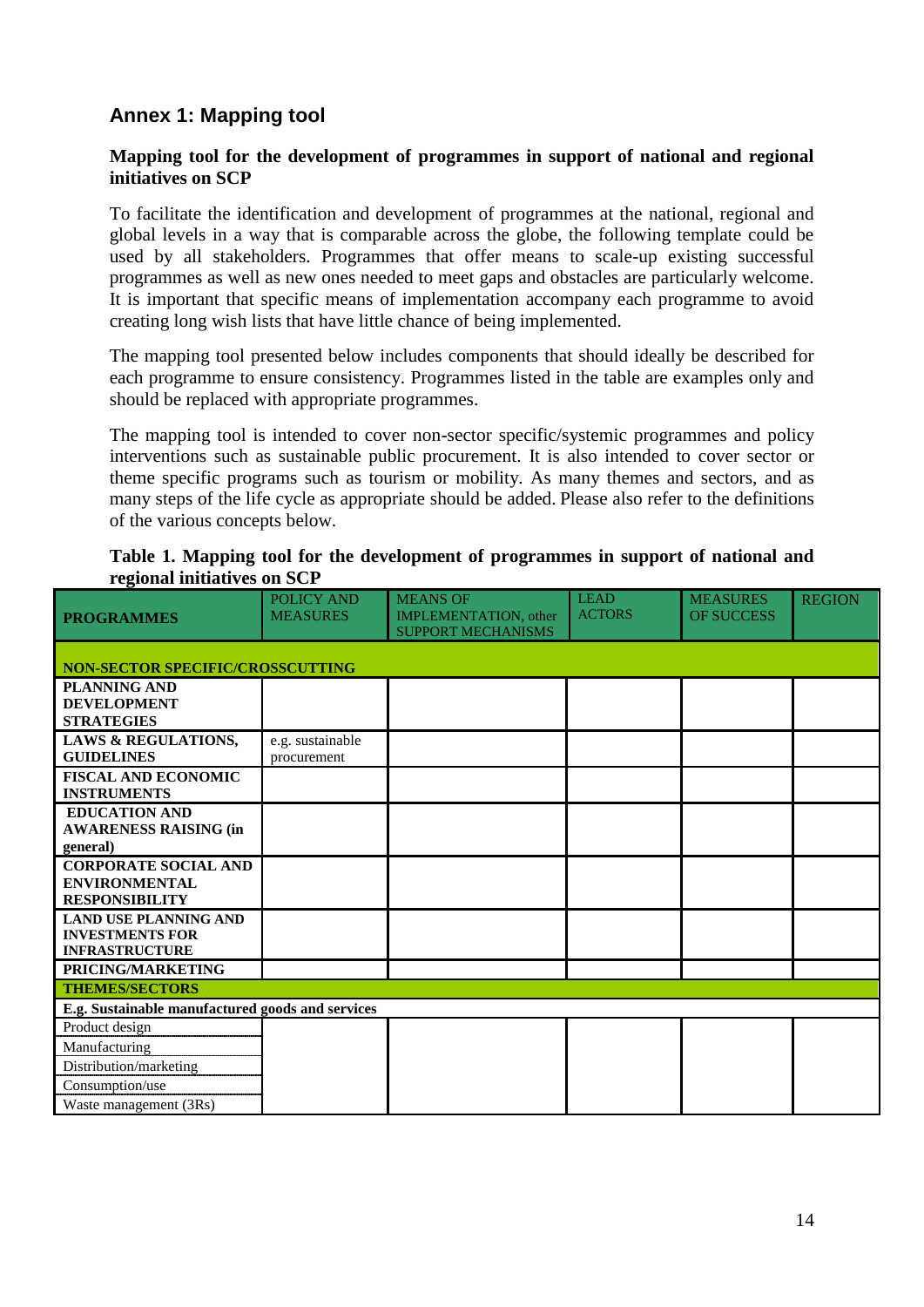#### **Definitions**

**Programmes:** Set of activities planned and coordinated in a certain time frame to reach objectives (to be planned and implemented in cooperation with relevant stakeholders). In the mapping tool, it is proposed that programmes are described, identifying policy instruments, means of implementation, lead actors and measures of success with an indication of the links with the regions.

**Policy instruments:** Instruments applicable to implement activities and reach the objectives of the programmes at national, regional levels. There are different types of policy instruments. They can be classified as economic policies/tools (taxes, subsidies, financial incentives), regulatory policies/tools (product standards, pollution control, norms and laws, etc.), voluntary tools and education and awareness raising measures, strategies and planning instruments. They can be used for both informing citizens (education, awareness raising campaigns, information, communication, etc.) and producers (standards, labelling, voluntary initiatives). In Annex 6, an indicative list of policy instruments as well as sectors and themes can be found. This list is extracted from the national reporting guidelines for CSD18.

**Means of implementation and support mechanisms:** To support the shift to SCP in all countries, and in order to implement the identified programmes, resources could be mobilized from all sources. Especially financial and technical assistance and support for capacity building will be needed to enable developing countries to make this shift. Partnerships will most likely be needed and should be indicated as appropriate. No program should appear without an indication of the means of implementation.

**Lead actors**: Refers to institutions, organizations, or partnerships leading the development and implementation of the programmes: national and local governments, private sector (business and industry), civil society representatives; international and regional intergovernmental organizations and development/cooperation agencies.

**Measures of success:** The goal of SCP is to improve efficiency and sustainability in the use of resources in the production processes. This means, among other things, reducing resource degradation, pollution and waste. Measures of success include also the economic and social benefits arising from the implementation of SCP policies, with particular reference to the achievement of MDGs but also protection of workers" rights worldwide, etc. For example, increased efficiency in water, energy, reduction of GHG emissions, pollution, material use, and contributions to efficient resource use, economic gain, to hunger and poverty eradication could be measured according to agreed indicators.

**Themes/Sectors:** (using the life-cycle perspective) Sectors or consumption clusters could be, for example, sustainable agriculture and food systems, sustainable mobility, sustainable tourism, sustainable buildings and construction. Programmes, activities could also be elaborated for a region, a country, a city or networks of cities, etc. Though all programmes may not address every step of the LC, it is important to assess the programmes with these steps in mind to facilitate a more systemic approach to SCP patterns.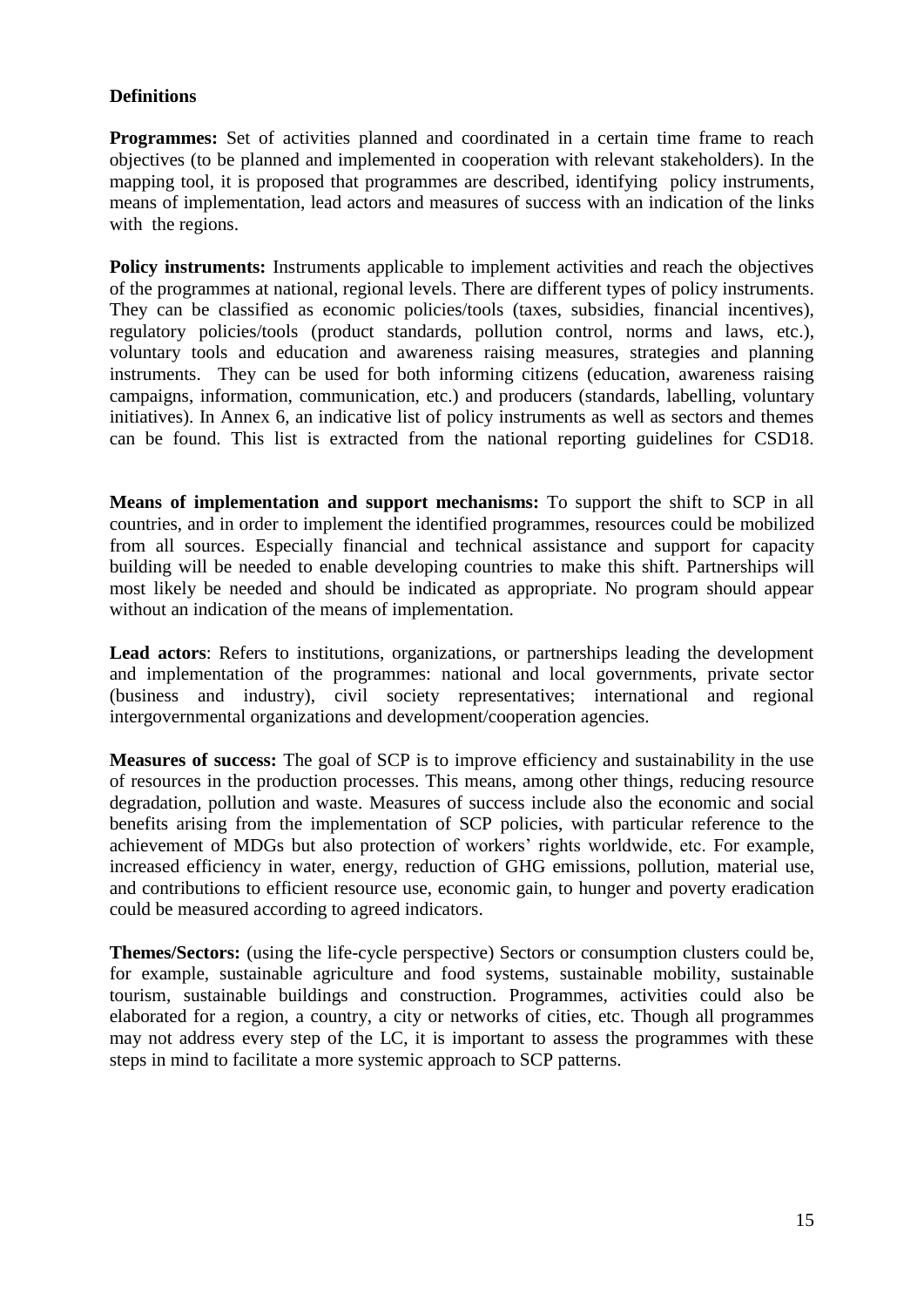## <span id="page-15-0"></span>**Annex 2: JPOI chapter III**

III. Changing unsustainable patterns of consumption and production

14. Fundamental changes in the way societies produce and consume are indispensable for achieving global sustainable development. All countries should promote sustainable consumption and production patterns, with the developed countries taking the lead and with all countries benefiting from the process, taking into account the Rio principles, including, inter alia, the principle of common but differentiated responsibilities as set out in principle 7 of the Rio Declaration on Environment and Development. Governments, relevant international organizations, the private sector and all major groups should play an active role in changing unsustainable consumption and production patterns. This would include the actions at all levels set out below.

15. Encourage and promote the development of a 10-year framework of programmes in support of regional and national initiatives to accelerate the shift towards sustainable consumption and production to promote social and economic development within the carrying capacity of ecosystems by addressing and, where appropriate, delinking economic growth and environmental degradation through improving efficiency and sustainability in the use of resources and production processes and reducing resource degradation, pollution and waste. All countries should take action, with developed countries taking the lead, taking into account the development needs and capabilities of developing countries, through mobilization, from all sources, of financial and technical assistance and capacitybuilding for developing countries. This would require actions at all levels to:

(a) Identify specific activities, tools, policies, measures and monitoring and assessment mechanisms, including, where appropriate, life-cycle analysis and national indicators for measuring progress, bearing in mind that standards applied by some countries may be inappropriate and of unwarranted economic and social cost to other countries, in particular developing countries;

(b) Adopt and implement policies and measures aimed at promoting sustainable patterns of production and consumption, applying, inter alia, the polluter-pays principle described in principle 16 of the Rio Declaration on Environment and Development;

(c) Develop production and consumption policies to improve the products and services provided, while reducing environmental and health impacts, using, where appropriate, science-based approaches, such as life-cycle analysis;

(d) Develop awareness-raising programmes on the importance of sustainable production and consumption patterns, particularly among youth and the relevant segments in all countries, especially in developed countries, through, inter alia, education, public and consumer information, advertising and other media, taking into account local, national and regional cultural values;

(e) Develop and adopt, where appropriate, on a voluntary basis, effective, transparent, verifiable, nonmisleading and non-discriminatory consumer information tools to provide information relating to sustainable consumption and production, including human health and safety aspects. These tools should not be used as disguised trade barriers;

(f) Increase eco-efficiency, with financial support from all sources, where mutually agreed, for capacitybuilding, technology transfer and exchange of technology with developing countries and countries with economies in transition, in cooperation with relevant international organizations.

16. Increase investment in cleaner production and eco-efficiency in all countries through, inter alia, incentives and support schemes and policies directed at establishing appropriate regulatory, financial and legal frameworks. This would include actions at all levels to:

(a) Establish and support cleaner production programmes and centres and more efficient production methods by providing, inter alia, incentives and capacity-building to assist enterprises, especially small and medium-sized enterprises, particularly in developing countries, in improving productivity and sustainable development;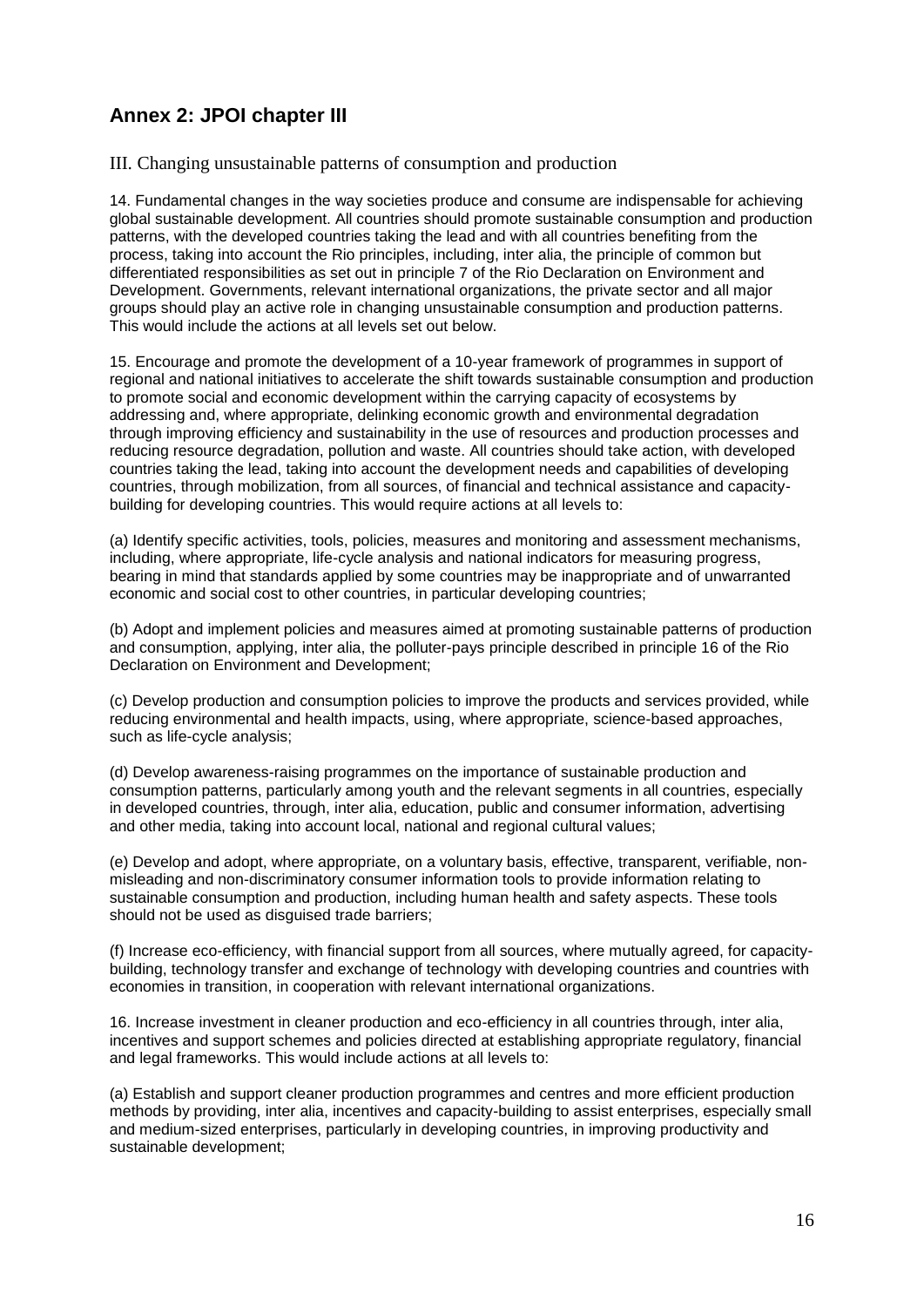(b) Provide incentives for investment in cleaner production and eco-efficiency in all countries, such as state-financed loans, venture capital, technical assistance and training programmes for small and medium-sized companies while avoiding trade-distorting measures inconsistent with the rules of the World Trade Organization;

(c) Collect and disseminate information on cost-effective examples in cleaner production, ecoefficiency and environmental management and promote the exchange of best practices and know-how on environmentally sound technologies between public and private institutions;

(d) Provide training programmes to small and medium-sized enterprises on the use of information and communication technologies.

17. Integrate the issue of production and consumption patterns into sustainable development policies, programmes and strategies, including, where applicable, into poverty reduction strategies.

18. Enhance corporate environmental and social responsibility and accountability. This would include actions at all levels to:

(a) Encourage industry to improve social and environmental performance through voluntary initiatives, including environmental management systems, codes of conduct, certification and public reporting on environmental and social issues, taking into account such initiatives as the International Organization for Standardization standards and Global Reporting Initiative guidelines on sustainability reporting, bearing in mind principle 11 of the Rio Declaration on Environment and Development;

(b) Encourage dialogue between enterprises and the communities in which they operate and other stakeholders;

(c) Encourage financial institutions to incorporate sustainable development considerations into their decision-making processes;

(d) Develop workplace-based partnerships and programmes, including training and education programmes.

19. Encourage relevant authorities at all levels to take sustainable development considerations into account in decision-making, including on national and local development planning, investment in infrastructure, business development and public procurement. This would include actions at all levels to:

(a) Provide support for the development of sustainable development strategies and programmes, including in decision-making on investment in infrastructure and business development;

(b) Continue to promote the internalization of environmental costs and the use of economic instruments, taking into account the approach that the polluter should, in principle, bear the costs of pollution, with due regard to the public interest and without distorting international trade and investment;

(c) Promote public procurement policies that encourage development and diffusion of environmentally sound goods and services;

(d) Provide capacity-building and training to assist relevant authorities with regard to the implementation of the initiatives listed in the present paragraph;

(e) Use environmental impact assessment procedures.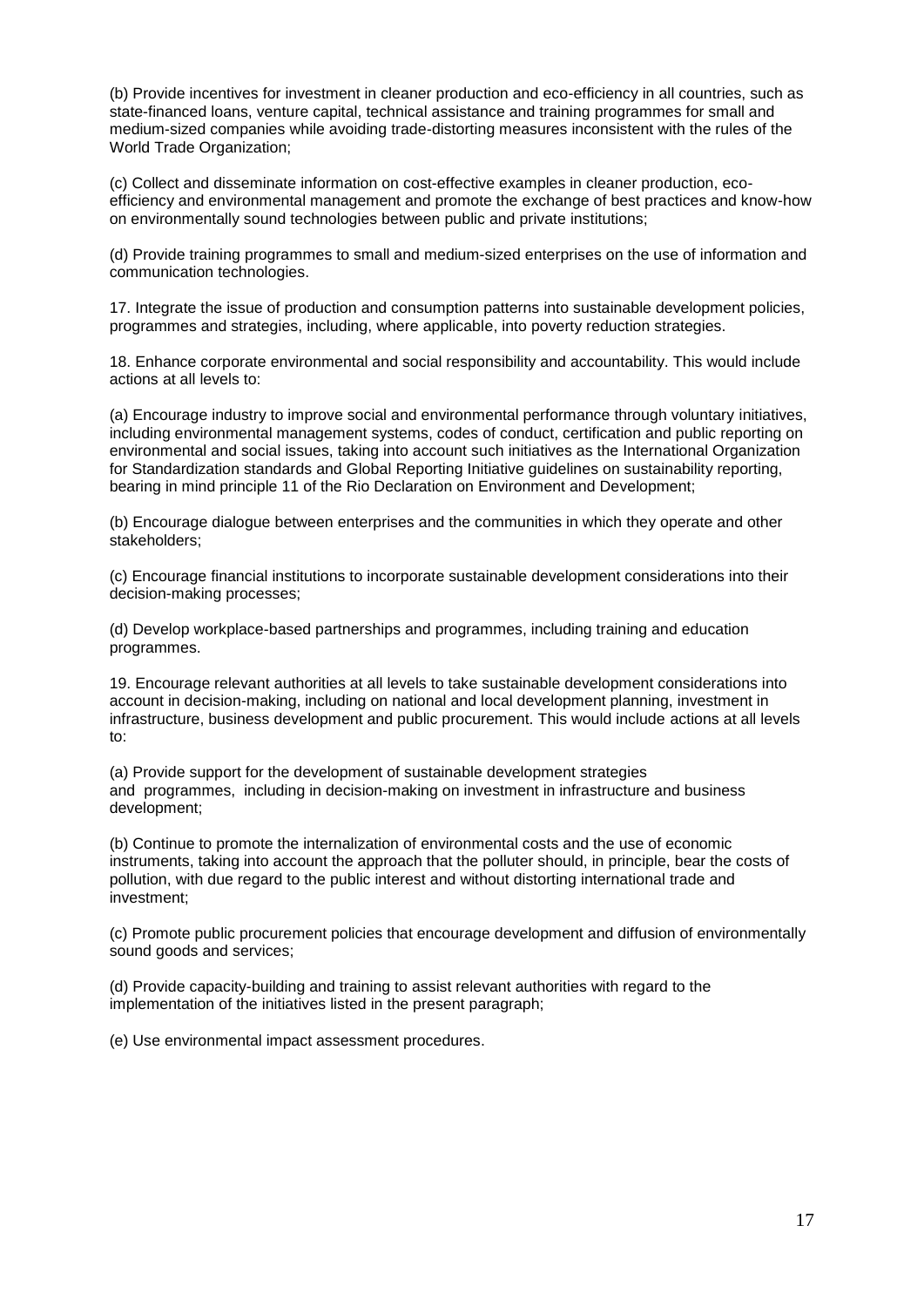### <span id="page-17-0"></span>**Annex 3: Roadmap**

The following tentative schedule has been developed to help stakeholders plan their calendars.. See also Diagrams 2 and 3 with the workflow for CSD 18 and 19.

### **CSD**

### **September 2009**

CSD Bureau meeting,  $25<sup>th</sup>$  September PM, New York, New York.

### **October**

**Western Asia RIM**, 4-6 October 2009, Cairo, Egypt [Economic and Social](http://www.escwa.un.org/)  [Commission for Western Asia](http://www.escwa.un.org/)

**Africa RIM**, 26-30 October 2009, Addis Ababa, Ethiopia, [Economic Commission](http://www.uneca.org/)  [for Africa](http://www.uneca.org/) 

### **November**

Latin America and the Caribbean RIM, 17- 18 November 2009, Santiago, Chile, [UN](http://www.eclac.cl/)  [Economic Commission for Latin America](http://www.eclac.cl/)  [and the Caribbean](http://www.eclac.cl/)

Asia and the Pacific RIM, 30 November - 1 December 2009, Bangkok, Thailand, [Economic and Social Commission for Asia](http://www.unescap.org/)  [and the Pacific](http://www.unescap.org/)

### **December**

Europe and North America RIM, 1–2 December 2009, Geneva, Switzerland, [UN](http://www.unece.org/)  [Economic Commission for Europe](http://www.unece.org/)

### **May 2010**

**CSD 18** 4th Implementation Cycle: Review Session, 3 - 14 May 2010 New York

### **Marrakech Process**

### **September 2009**

Task Force leaders meeting, 8-9 September 2009, Helsinki, Finland

SCP Expert meeting back to back to the Green Industry Meeting, 12 September 2009, Manila, Philippines

Latin American  $5<sup>th</sup>$  Regional meeting on SCP, 17 -18 September 2009, Cartagena, Colombia

Regional SCP Expert meeting in Arab countries, 27-29 September

### **November**

European SCP expert meeting, 30 November Geneva

### **December**

COP15, Copenhagen, Denmark, 7-18 December

### **February 2010**

UNEP GC/GMEF, Bali, Indonesia. February 24-25th

4<sup>th</sup> Meeting of the Advisory committee, Bali, Indonesia (date tbc)

### **May 2010**

5<sup>th</sup> Meeting of the Advisory committee

4th International Meeting on the Marrakech Process (potential intersessional meeting – to be discussed), Fall 2010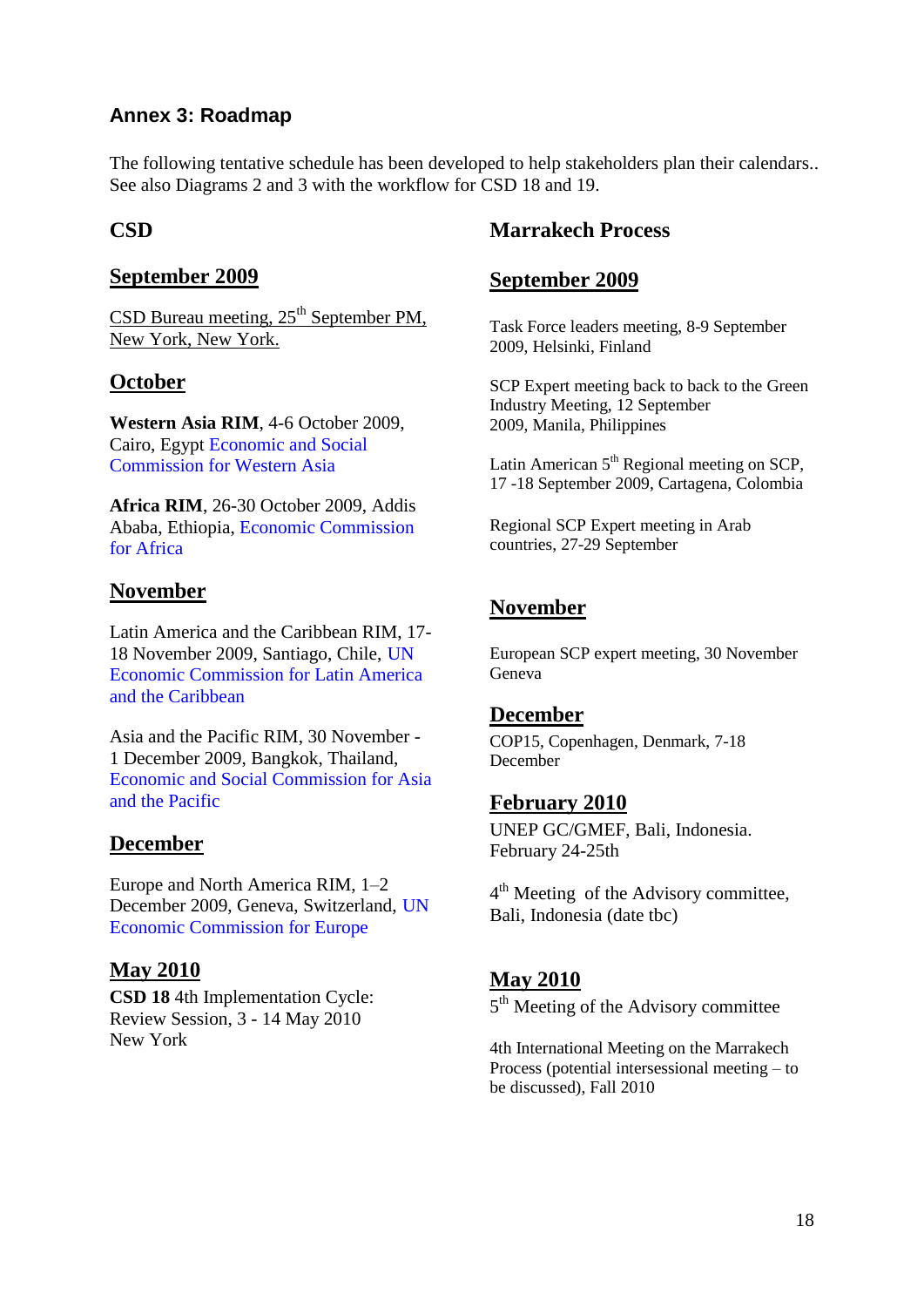### **Important Deadlines**

### **CSD**

### **10 September 2009**

Empirical analysis, topical boxes, and other information for inclusion in SG report on SCP, waste, transport, chemicals, and mining.

### **30 October 2009**

Trends and scenario analyses and case studies for inclusion in Trends report on SCP.

### **September 2010**

Submission of policy recommendations for SG report for  $19<sup>th</sup>$  CSD session

#### **Marrakech Process**

**Spring 2010** 4th draft 10YFP on SCP

**Summer 2010** 5th draft 10YFP on SCP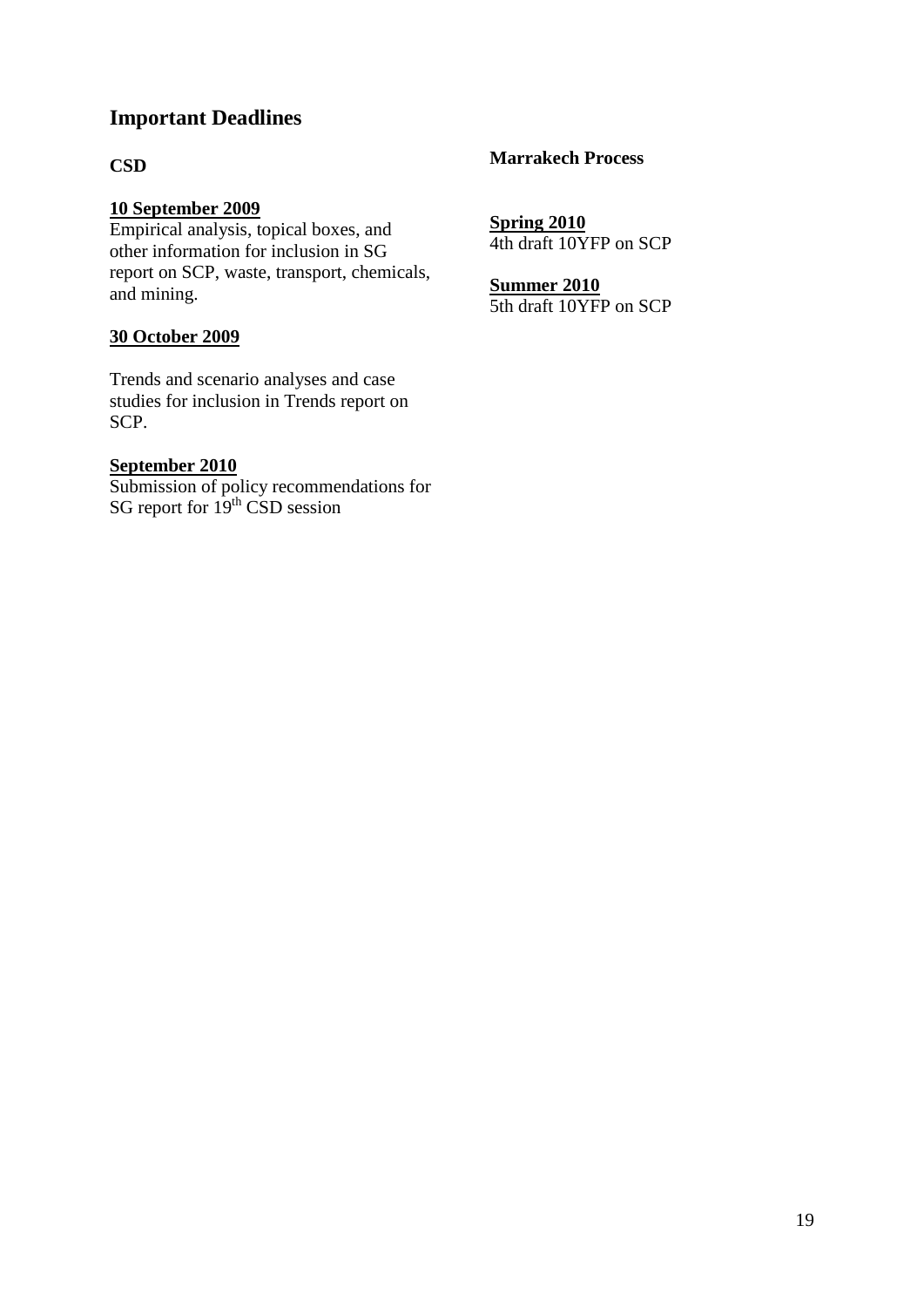### **Annex 4 : CSD 18 – 19 workflows**

#### <span id="page-19-0"></span>**Diagram 2. CSD-18 Workflow for the SCP thematic cluster**

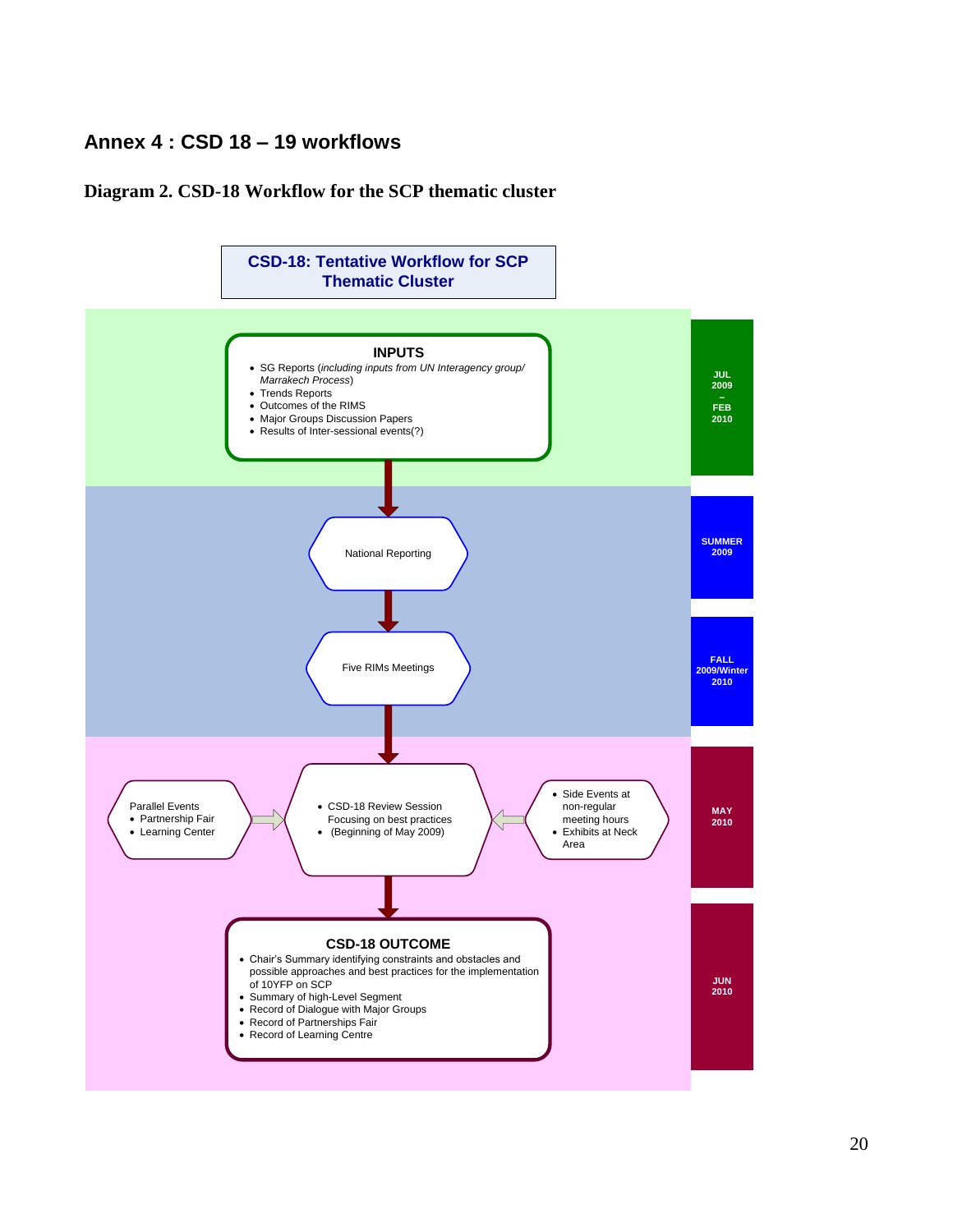

#### **Diagram 3. CSD-19 Workflow for the SCP thematic cluster**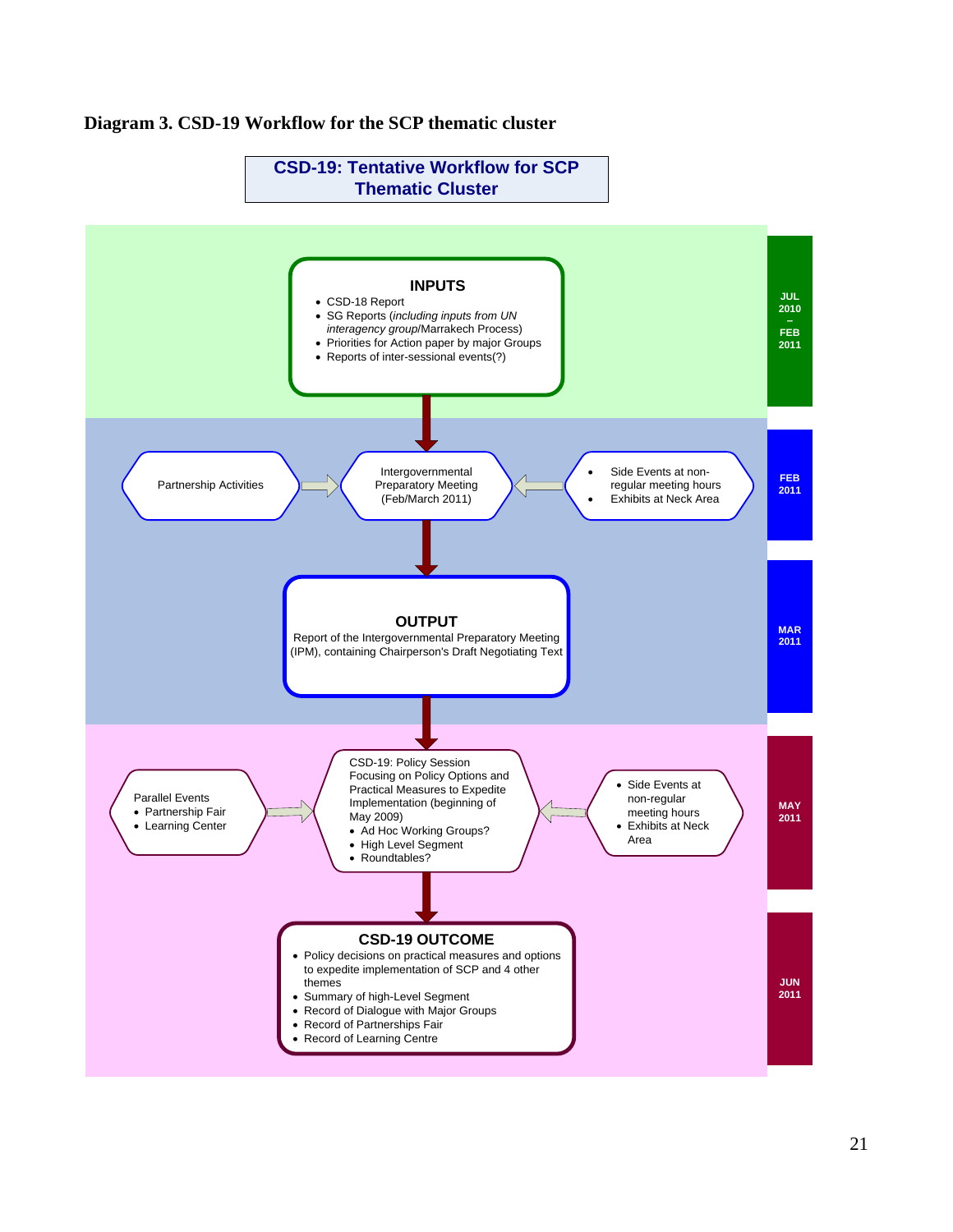## **Annex 5: Preliminary Regional SCP priorities – Marrakech Process**

<span id="page-21-0"></span>Some of the regional SCP priorities and needs as identified under the Marrakech Process expert consultations

| <b>REGION</b><br><b>PRIORITIES</b>                                     | <b>AFRICA</b> | ASIA &<br><b>THE PACIFIC</b> | <b>EUROPE</b> | <b>LATIN AMERICA</b><br>& THE CARIB-<br><b>BEAN</b> | <b>ARAB REGION</b><br>(WEST ASIA) |
|------------------------------------------------------------------------|---------------|------------------------------|---------------|-----------------------------------------------------|-----------------------------------|
| <b>PRIORITY SECTORS</b>                                                |               |                              |               |                                                     |                                   |
| <b>ENERGY</b>                                                          | ٠             | $\circ$                      | $\bullet$     | ٠                                                   | ٠                                 |
| AGRICULTURE-FOOD                                                       | ٠             |                              | ٠             |                                                     |                                   |
| <b>HOUSING (BUILDINGS &amp; CONSTRUCTION)</b>                          | *             |                              | $\bullet$     |                                                     |                                   |
| <b>TRANSPORT / MOBILITY</b>                                            | *             | *                            | $\bullet$     | $\ast$                                              |                                   |
| <b>TOURISM</b>                                                         | *             |                              | *             | *                                                   |                                   |
| <b>WASTE</b>                                                           | *             | $\bullet$                    |               | $*$                                                 |                                   |
| <b>WATER</b>                                                           | ٠             | ٠                            |               | ٠                                                   | ٠                                 |
| <b>PRIORITY SCP PROGRAMMES/TOOLS</b>                                   |               |                              |               |                                                     |                                   |
| <b>NATIONAL SCP ACTION PLANS/</b><br><b>PROGRAMMES</b>                 |               |                              |               |                                                     |                                   |
| <b>FINANCE AND ECONOMIC FRAMEWORK</b><br><b>FOR SCP</b>                | $\bullet$     |                              | $\bullet$     | $\bullet$                                           |                                   |
| <b>SUSTAINABLE PROCUREMENT</b>                                         | ٠             | ٠                            |               | $\bullet$                                           | ٠                                 |
| <b>SUSTAINABLE PRODUCTS &amp; SERVICES</b><br>(Labelling & Standards)  |               |                              |               |                                                     |                                   |
| EDUCATION, INFORMATION ON SCP &<br><b>SUSTAINABLE LIFESTYLES</b>       |               |                              |               |                                                     |                                   |
| <b>ENHANCING BUSINESS COMPETITIVENESS</b><br><b>THROUGH SCP (SMEs)</b> |               |                              |               |                                                     |                                   |
| <b>URBAN &amp; RURAL DEVELOPMENT</b><br>(SUSTAINABLE CITIES)           |               |                              |               |                                                     |                                   |
| <b>CROSS-CUTTING ISSUE</b>                                             |               |                              |               |                                                     |                                   |
| POVERTY ALLEVIATION                                                    |               | ٠                            |               |                                                     |                                   |

O Priority arising at international meeting \* Issue discussed under Urban Development

**O** Priority arising at the international meeting \* Issue discussed under Urban Development

The table is an example of the results of the Marrakech Process expert consultations in the regions. The regions in this table correspond to the five UN regions but not all meetings have had full geographical coverage. Important subregional meetings have been organised that does not fit into the table. For example a North American Multistakeholder workshop on SCP was organised in November 2008 (for more details see [http://www.unep.fr/scp/marrakech/consultations/regional/northamerica.htm\)](http://www.unep.fr/scp/marrakech/consultations/regional/northamerica.htm)

<span id="page-21-1"></span>These regional expert meetings have identified possible, preliminary regional priorities that will feed into the discussions at the Regional Implementation Meetings, but they have not been endorsed by any formal political process.